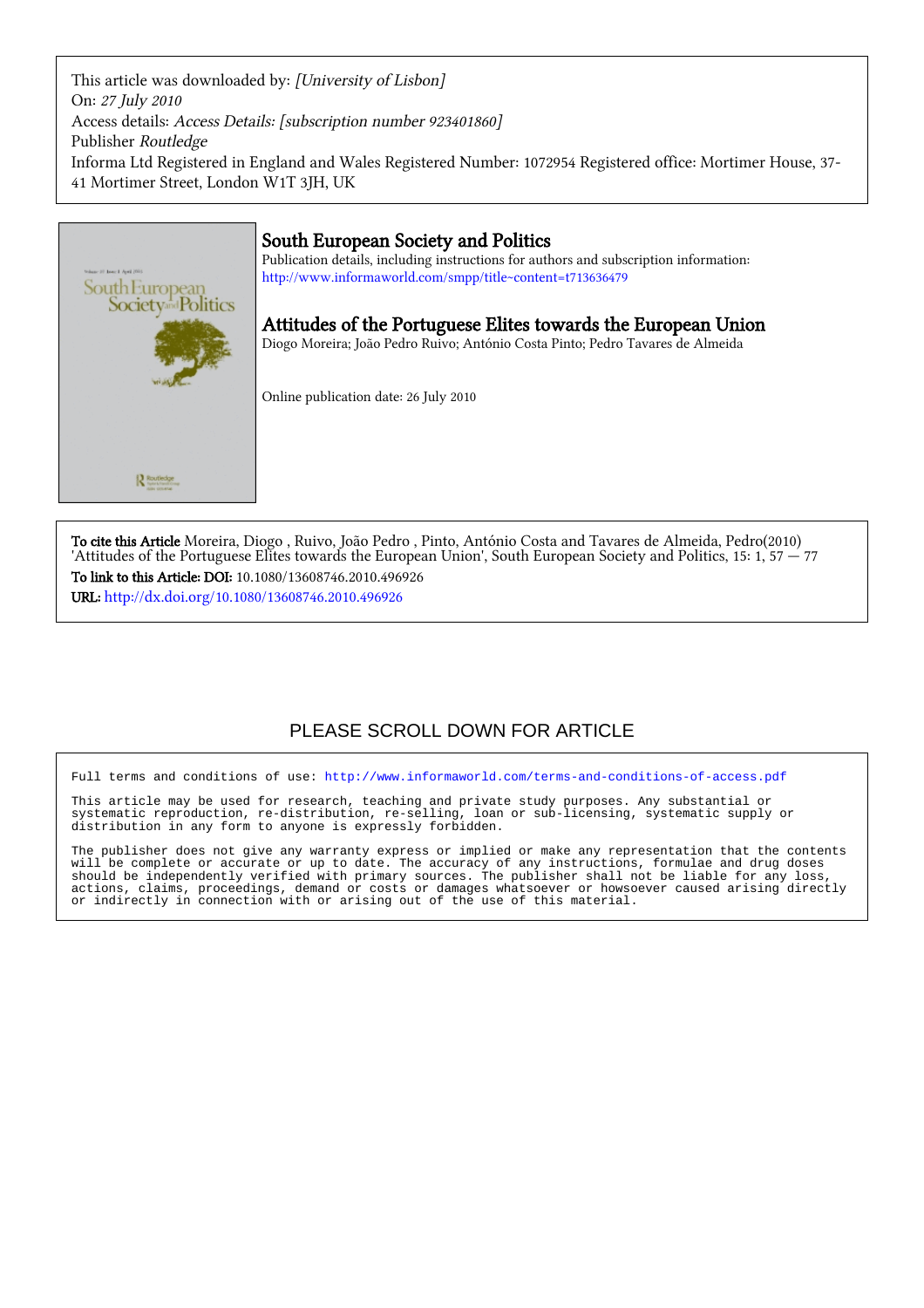# Attitudes of the Portuguese Elites towards the European Union

Diogo Moreira, João Pedro Ruivo, António Costa Pinto & Pedro Tavares de Almeida

The purpose of this article is to present and discuss the data for Portugal of the IntUne survey on elite attitudes towards European integration. Despite some differences between the Portuguese and the European results of the survey, we find that the concept of 'compound citizenship' (M. Cotta, 'A "compound" model of citizenship? European citizenship in the eyes of national elites', Lisbon IntUne General Assembly, 27–30 November 2008) may be applied to the perceptions of Portuguese elites regarding the European Union, and the postulated combination of an indirect European citizenship with a direct one is also verifiable in Portugal. We hypothesise that this European 'compound citizenship' is not conflictive with national citizenship, possessing instead elements for strengthening the linkage between them.

Keywords: Portuguese Elites; EU; Citizenship; European Identity; Portugal; IntUne Survey

This article describes and analyses the data for Portugal collected by the IntUne survey on elite attitudes towards the European Union (EU). Following a brief historical overview of Portugal's path to European integration, it focuses on three major dimensions of European citizenship—identity, representation, and scope of governance—and explores the views that Portuguese political and economic elites have about them. Theoretically, its approach is based on the 'compound' model of citizenship (Cotta 2008) which views European citizenship as the result of a conflation of direct and indirect elements, and it aims at shedding some light on the links between citizenship and polity at the national and European levels. With regard to political elites, our analysis explores how ideological orientations influence attitudes towards different aspects of European citizenship.

### Historical Overview

When Portugal became a member of the European Economic Community (EEC), in 1986, expectations were high and largely optimistic. The governing elites successfully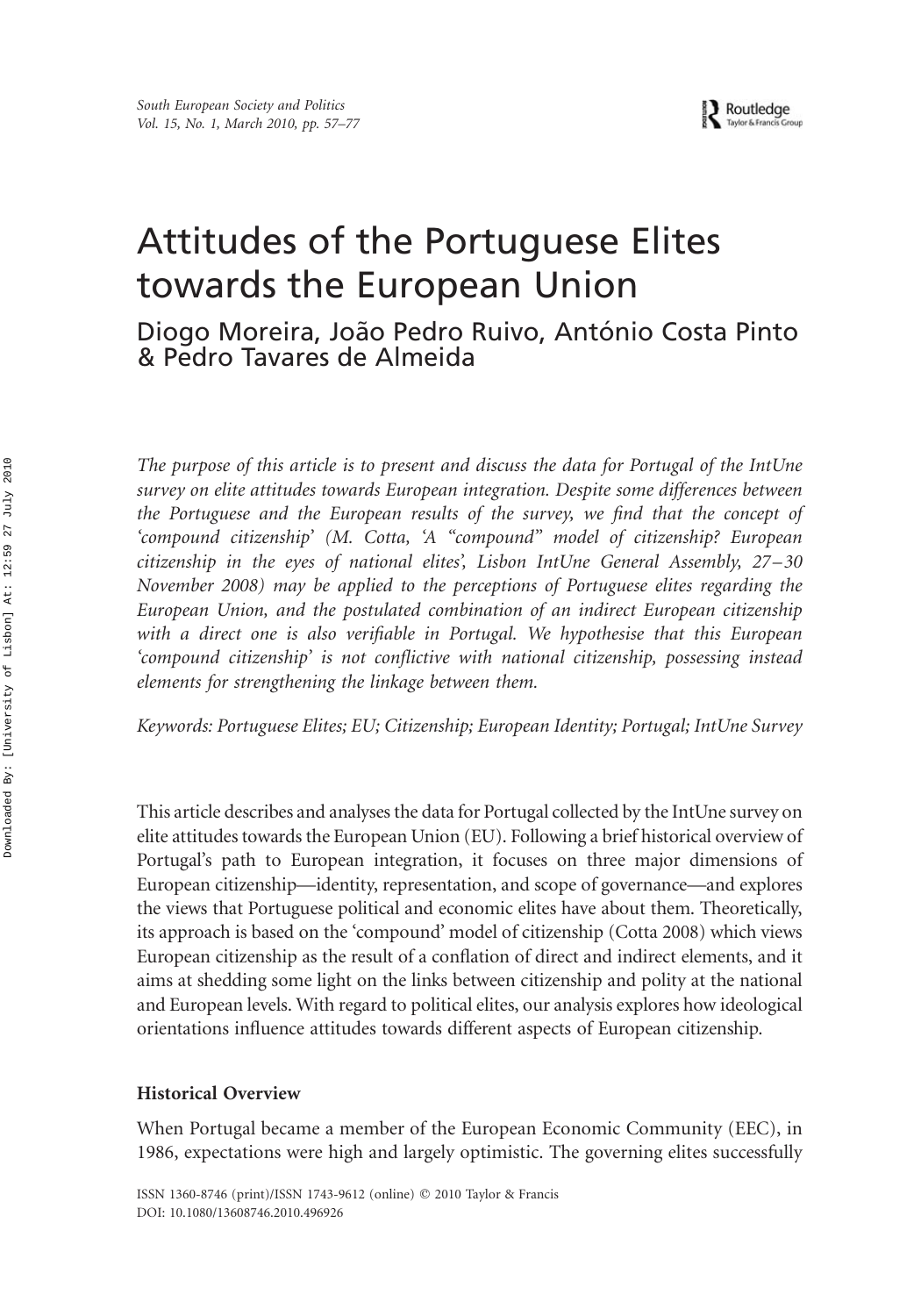sought to legitimate the new democratic order using Europe and EEC membership. In doing so, they adopted a very positive view of European integration that impacted favorably on public opinion.

A founding member of the North Atlantic Treaty Organisation (NATO), Portugal did not experience the same level of international isolation as its Spanish neighbour following the Second World War (Pinto & Teixeira 2003). Receipt of the Marshall Plan, membership of European Free Trade Association (EFTA) and—following the application of the United Kingdom—a trade agreement with the EEC in 1972 are examples of the pragmatic approach the authoritarian regime took towards European integration, in spite of the isolationist resistance to decolonisation in the 1960s (Alípio 2006; Leitão 2007). Nevertheless, in the context of the polarised transition to democracy in 1974–76, when the crucial political divisions corresponded to a conflict 'between democrats and revolutionaries [rather] than between democrats and "involutionaries"' (Álvarez-Miranda 1996, p. 202), the European option was an important factor in the break from a dictatorial and colonialist past, and also assumed an anti-communist and anti-revolutionary orientation (Pinto & Teixeira 2003).

As in other South European transitions to democracy—particularly in Spain—'the idea that accession to the European Community would help guarantee liberal democracy was more overtly voiced' (Alvarez-Miranda 1996) and was central to the strategy of the political elites during this period. The swift Europeanisation of the newly founded parties was also stimulated by their merging in the transnational networks of the European political families. The theme of EEC membership soon emerged in the programmes of the right and centre-right parties, the Social Democratic Centre (CDS, Centro Democra´tico Social) proclaiming itself fully pro-European, and the Social Democratic Party (PSD, Partido Social Democrata) adopting a more cautious approach (Barroso 1983). The CDS, which was affiliated to the European Christian Democratic family, adopted a strongly pro-European strategy right up to accession. The PSD, which was formed by the reformers and 'liberals' of the dictatorship's final years, first inserted itself into the European 'liberal' family, although it defected to the European People's Party in 1996. In 1976, the main slogan of the electoral campaign of the Socialist Party (PS, Partido Socialista Português) was 'Europe with us', and the proposal of EEC accession was incorporated in the party's programme.

The arguments in favour of the EEC were actively promoted as the means to implement the necessary political and constitutional reforms for democratic consolidation. Only the Communist Party (PCP, Partido Comunista Português) remained consistently opposed to EEC membership, and rejected the prospect of accession. This opposition was an important element in its political campaigns between 1977 and 1986. After 1986, the PCP stopped calling for Portugal to withdraw from the EEC, and adopted a more moderate position. Following the Maastricht Treaty, and with the challenge of a new competitor, the emergent Left Bloc (BE, Bloco de Esquerda), the Communists again reinforced their critical stance, focusing on the neo-liberal orientation taken by the EU. In the early 1990s, the CDS renamed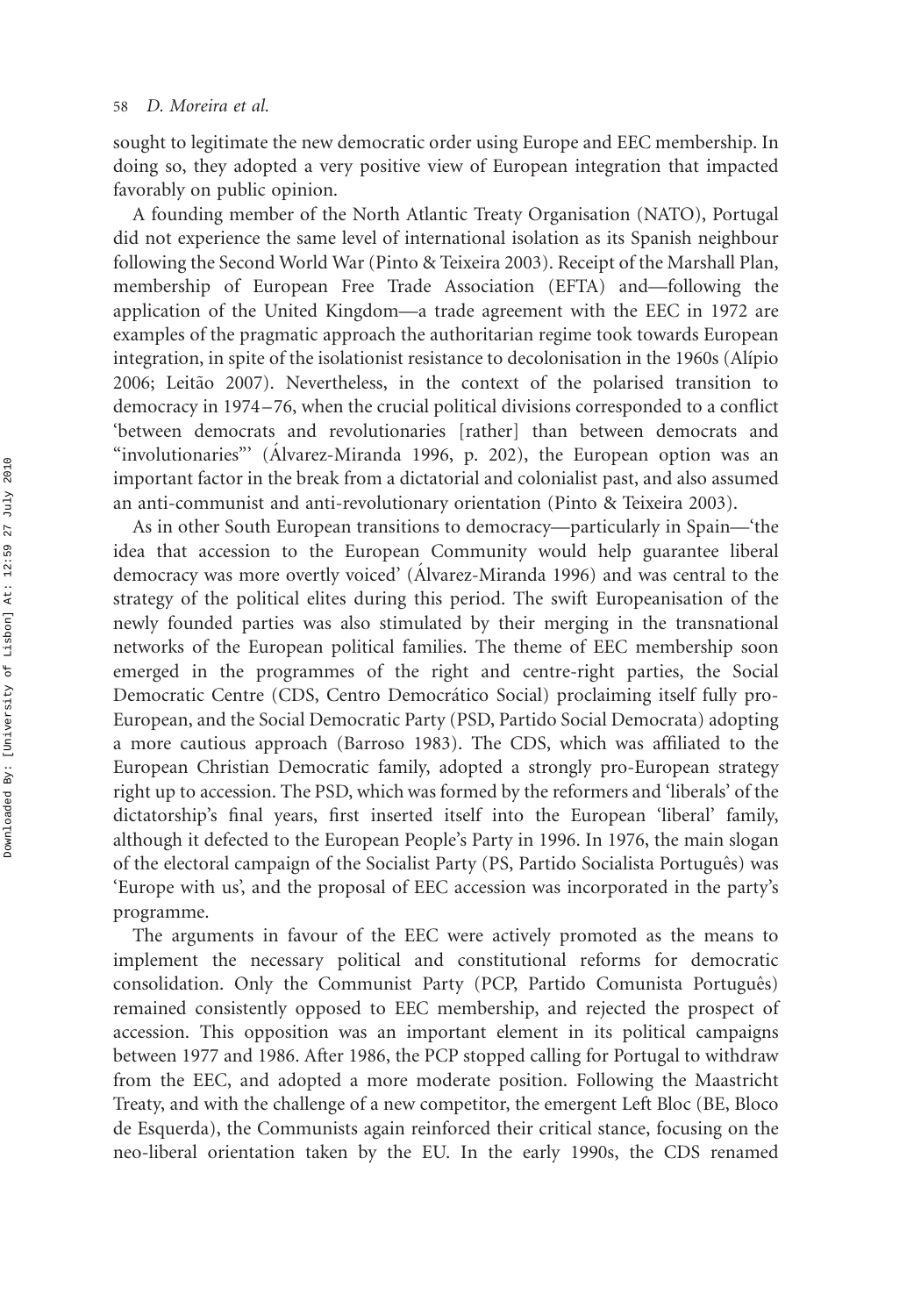themselves the Popular Party (PP). Under a new leadership, they also became more Eurosceptic. Nevertheless, since the PS and the PSD have been strongly pro-European and, as there is a trend of vote concentration in these two major parties, which have polled together around 70 per cent, there is not a significant division on EU issues.

Civil society and the interest groups representing those who would be most affected by EU membership had practically no role to play during any stage of the accession negotiations. European integration was a decision made by the political elite alone, rather than 'a response to popular demand' (Bermeo 1988, p. 14). The governing elites dominated the negotiating process, with only limited involvement of business associations or agricultural organised interests. Both the Confederation of Portuguese Industry (CIP, Confederação da Industria Portuguesa) and the Portuguese Industrial Association (AIP, Associação Industrial Portuguesa) supported accession, although to different extents. The CIP wavered between domestic liberalisation and protectionism towards the EEC, at the beginning demanding more pre-entry economic aid, and later on showing opposition to the final agreements. The AIP adopted a more pragmatic 'join and see' position. Nevertheless, despite the CIP's occasional attacks, the hypothesis that the attitudes of these two organisations reflected an attempt to make the government adopt an aggressive negotiating stance, rather than any principled opposition appears plausible, especially since these attitudes did not enjoy much support among their affiliates. Several interviews with leading figures of the employers' organisations reveal that their attitudes towards accession were driven by political considerations, the EEC being presented as the 'guarantor for greater political security that will encourage investment in and modernisation of the productive structures in the country' (Lucena & Gaspar 1991, p. 899).

Portugal's route to EEC membership was therefore promoted by the political elite, with a great degree of political consensus, and without any attempt to assess public opinion through referenda. It was not until after accession had been secured that popular opinion began to call for more public participation in the reforms that were taking place within the EU. The perception of EEC membership as a positive goal was initially restricted to the political elite. In 1978, shortly after the formal membership application had been submitted, most Portuguese had no opinion on Europe, and over 60 per cent of the population stated that they did not know whether EEC membership was essential for the future of Portugal's economy (Bacalhau 1994). It was not until the early 1980s that the Portuguese became better informed and thus able to express a clearer opinion on the subject. The Eurobarometer survey has regularly recorded Portuguese public opinion since 1980, and its reports have revealed a clear upward trend in support of EEC membership, a large increase occurring in 1986, the year Portugal finally joined. The proportion of the population believing EEC membership to be 'a good thing' rose from 24.4 per cent in 1980–82 to 64.5 per cent in 1986–90 and finally to above 70 per cent during the early 1990s (Bacalhau 1994, p. 269). In 1993, 65 per cent believed that Portuguese economic development had been boosted greatly as a result of EEC membership. As appears to be the case in other South European countries, there seems to be a strong suggestion that the urban middle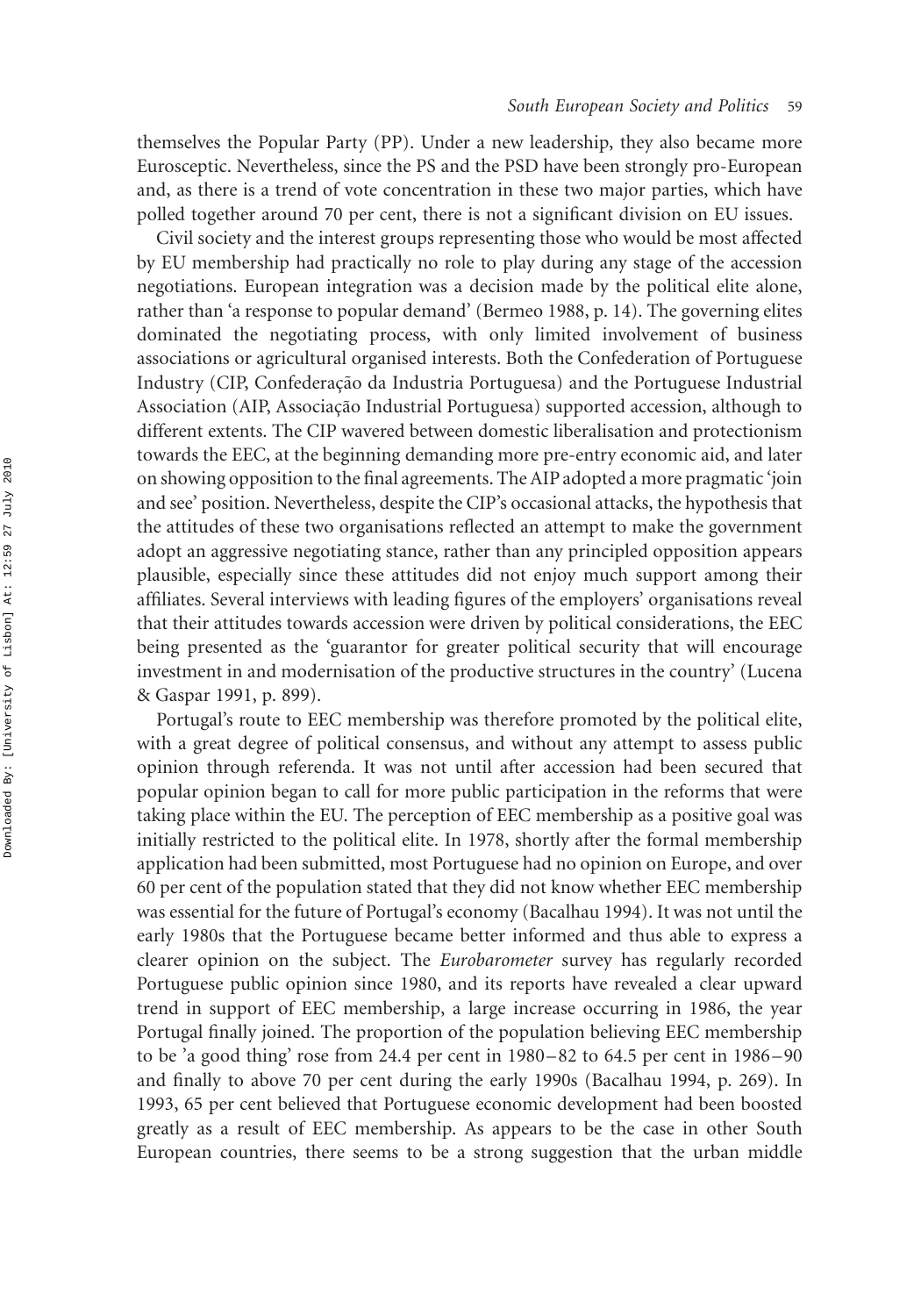classes generally tend towards pro-Europeanism and have only a weak sense of 'national pride', while the less educated and the rural lower classes generally have weak pro-European sentiments and a strong sense of 'national pride' (Cruz 1993, p. 157)

The first ten years of Portugal's membership in the EEC/EU was a 'golden era', with a large degree of pro-European consensus within the party system. There was a wave of economic growth and rising incomes, as well as real social change (Barreto 2003). Internationally, Portugal used its stronger position as a member of the EU to resolve the tensions prevailing with its former colonies in Africa. The optimism of the 1990s was also marked by Portugal's meeting the convergence criteria for adoption of the euro, which occurred in 1999–2000. This contrasted with the situation at the beginning of the following decade. With the EU's movement towards enlargement and institutional reform, as well as the eventual reduction of EU financial support, Portuguese public opinion became less optimistic (Pinto & Lobo 2004).

On the whole, Portuguese attitudes towards the EU have been overwhelmingly positive. However, it is important to note that the Portuguese consensus is based on a narrow, instrumental view of the benefits of membership for Portugal rather than on wider perceptions of the EU as 'a good thing'. In terms of attitudes towards the EU as a political system, the evidence is somewhat paradoxical: whereas the Portuguese show little participation in the European Parliament (EP) elections and are dissatisfied with the way democracy works in the EU, they have increasingly defended the Europeanisation of key public policies such as foreign affairs and currency matters (Pinto & Lobo 2004, p. 181). This concurs with the view that Portuguese attitudes are positive, but are formed on an instrumental basis.

### Elite Attitudes towards the EU: The 2007 IntUne Survey

Elite surveys are rare in Portugal, and the 2007 IntUne survey is the most comprehensive one on European issues that has been conducted thus far. The survey was carried out between February and March for the political elite respondents and between March and May for the economic elite respondents. Following the sampling criteria and procedures set up by the IntUne project, the group of interviewees included 80 MPs and 40 businesspeople and top officeholders of major interest organisations.<sup>1</sup>

In this article, we compare the general attitudes of the two types of elites, applying the left–right division to further differentiate among the group of politicians. Ideologically, we categorised the MPs as follows: the left includes all respondents who are members of the PCP/PEV (the alliance between the Communist Party and the Green Party<sup>2</sup>) and of the BE. The centre-left is composed of all respondents who belong to the PS, the single party in government with an absolute majority when the IntUne survey took place. The centre-right aggregates the respondents of the PSD, historically the alternative party of government. The right is represented by all respondents who are members of the CDS/PP. With the significant exception of the BE, which emerged in the late 1990s, the other four major parties have been the central actors in the parliamentary arena since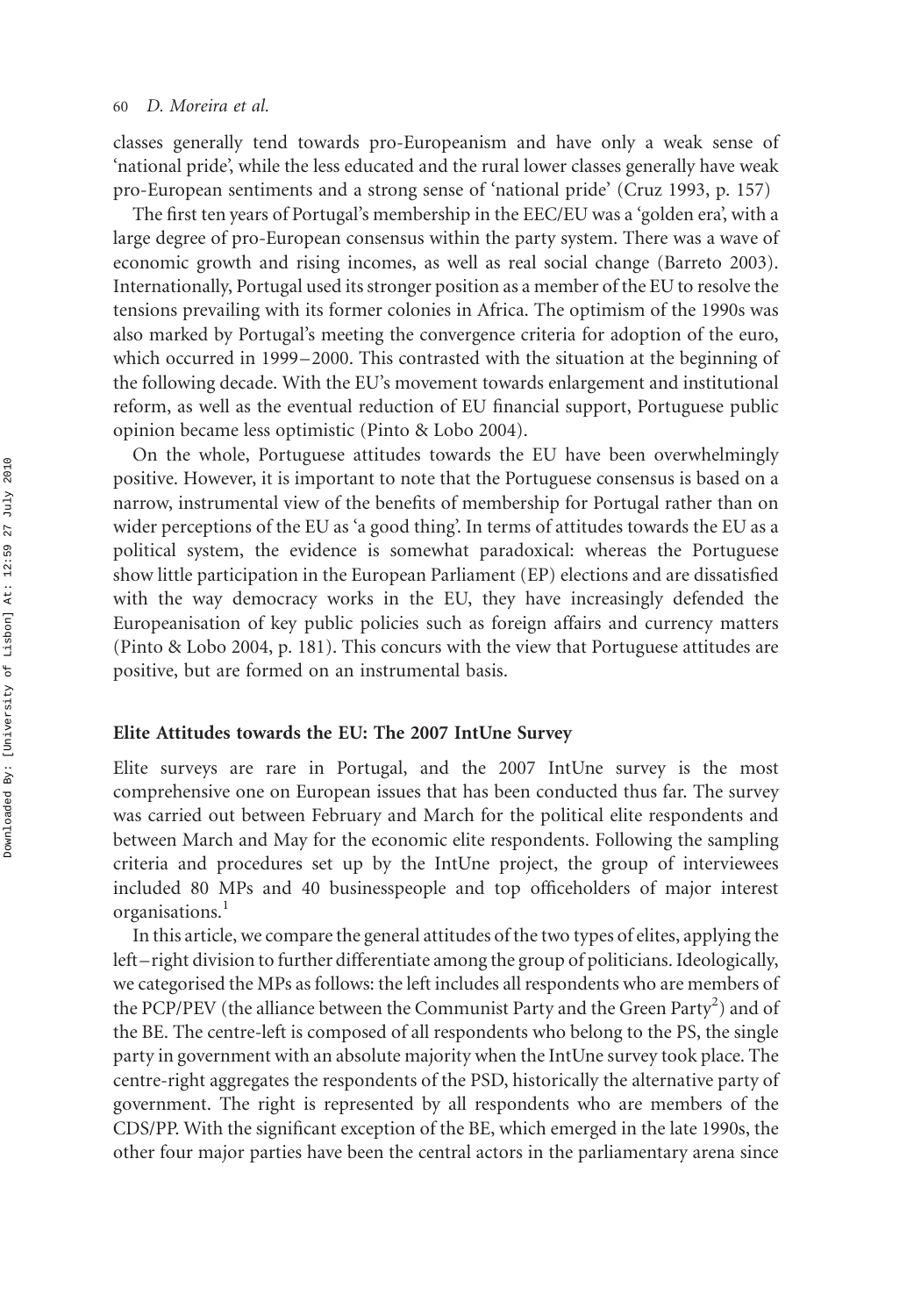the elections of 1975, a defining moment in the democratic transition. A trend of vote concentration in the two large centre parties, the PS and the PSD, developed from 1987 onwards,<sup>3</sup> and since then the two of them together have controlled more than fourfifths of the parliamentary seats (Almeida & Freire 2005, pp. 457–462).

From a theoretical view, we apply the 'compound' model of citizenship (Cotta 2008) to the analysis of the elusive concept that is European citizenship. The term 'compound citizenship' refers to the idea that European citizenship is actually an amalgamation of two separate but intertwined dimensions: an indirect citizenship that is derived from the national citizenship of a member state of the EU, and a direct one that is originated and established by the existence of a system of European institutions. European citizenship is further characterised by an horizontal dimension that defines the membership linkage with the European polity, and by a vertical dimension that concerns the relationship between the European citizens and the authorities of the EU (Cotta & Isernia 2009).

Following the guidelines of the IntUne project, we will present and discuss here descriptive data on three major dimensions of Europeanness—identity, representation, and scope of governance. The topics covered range from the degree of attachment to different territorial communities and the basic elements considered to be constitutive of the European and the national identity, to the levels of trust in both European and Portuguese institutions and the evaluation of EU common policy areas and levels of policymaking.

### Allegiance to Different Territorial Entities

In order to explore the horizontal dimension of European citizenship, we have analysed the feelings of attachment of elites to different territorial levels, their evaluation of the benefits produced by membership in the EU, and their conceptions of what defines the national as well as the supranational identity.

Regarding the different levels of territorial attachment of the respondents (see Table 1), we find that all Portuguese elite groups consider themselves strongly attached to Portugal as a country, first and foremost, and also strongly attached to their town and village. This perception prevails in all ideological groups. When we look at the regional attachment, we find that the consensus is broken. The respondents of the political elite are much more attached to their regions (61 per cent are 'very attached') than those of the economic elite (only 32 per cent are 'very attached'). Analysing the political groups, the centre-right and the left show, respectively, the highest (65 per cent) and the lowest (38 per cent) proportion of respondents attached to the regions. Finally, a very large majority of the political and economic Portuguese elite feel attached to the EU. However, if one considers only the strongest expression of attachment, the difference between the European and the national levels is significant. This result seems to confirm the idea that a feeling of supranational belonging can coexist with the national one, and also that it is felt as being indirect and therefore weaker in intensity.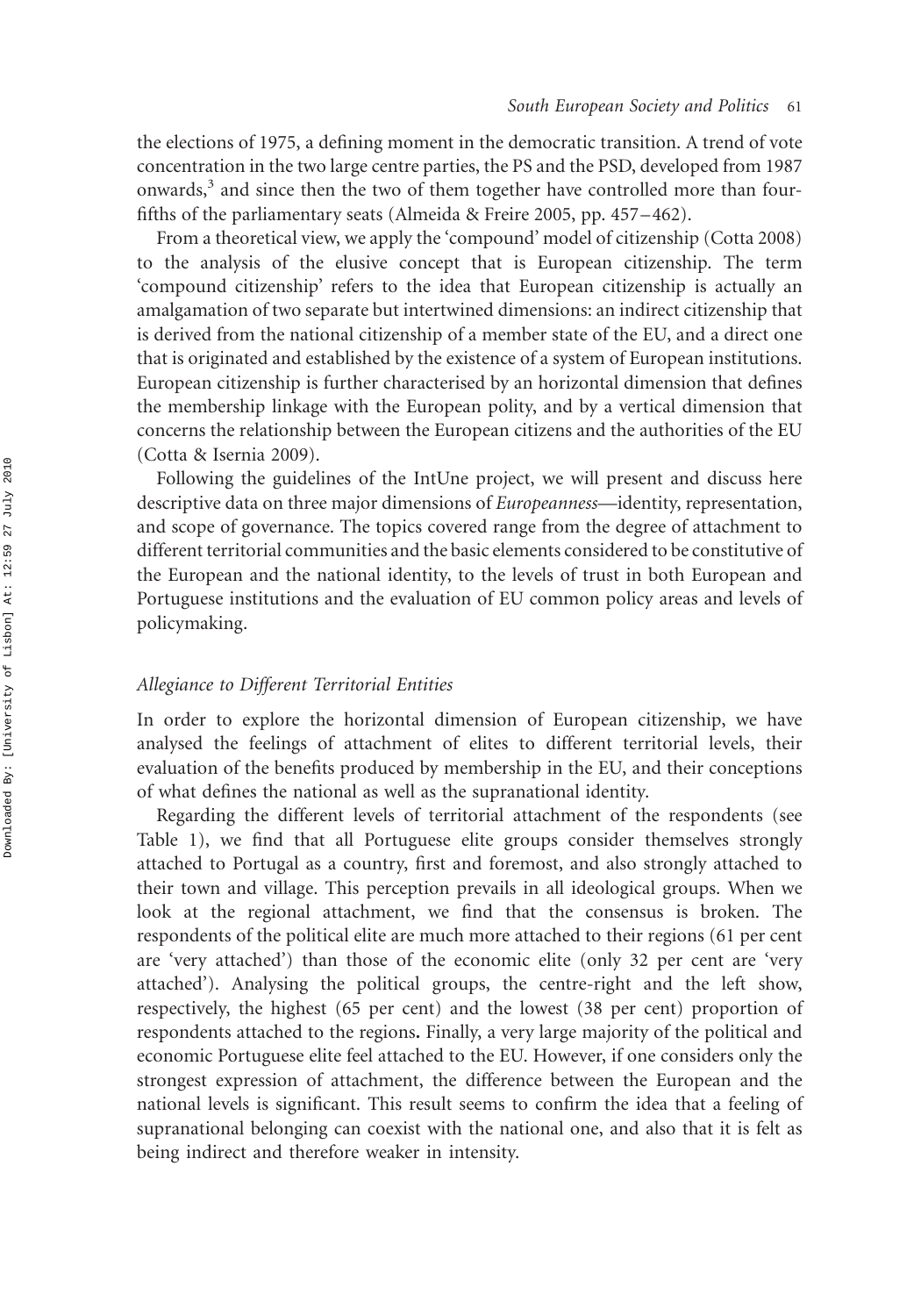### 62 D. Moreira et al.

It can also be noted that the supranational allegiance is stronger among the MPs (45 per cent) than the businessmen (38 per cent). From an ideological standpoint, only the left (BE and PCP/PEV) appears to have a relevant number of respondents (24 per cent) who do not consider themselves attached to the EU, which could explain some of the less positive views about the EU that this group will show along this study.

In most mass opinion surveys, when asked about the benefits of the European integration process, the majority of the Portuguese believe that it is a good thing and that Portugal has benefited from it. Thus it should not be a surprise that Portuguese elites overwhelmingly believe that Portugal has benefited from the European integration process. The only exception is the left: two-thirds of respondents from the BE and the PCP/PEV claim that Portugal has not benefited from being a member state of the EU.

### Identity

While examining how elites define territorial identities at the national level, Table 2 shows that the attribute of being Christian is considered 'not important' by a large majority of both the political elite (74 per cent) and the economic elite (66 per cent). When we turn to a detailed analysis of the political elite, based on party affiliations and ideological self-positioning, we find a significant distinction: most respondents on the left consider the religious attribute irrelevant, while half of the respondents on the right believe it is 'somewhat/very important'.

The sharing of Portuguese cultural values is consensually considered 'somewhat/very important' by both the political (94 per cent) and the economic (95 per cent) elites. Surprisingly, the less favourable attitude in this overwhelming consensus comes from those on the far right of the political spectrum: only 75 per cent considered it 'somewhat/very important'. All the other groups show percentages well beyond the 90 per cent level.

Being born in the national territory is considered a 'very/somewhat important' attribute by 66 per cent of the MPs and 70 per cent of the businesspeople. Both the left and the right seem to differentiate themselves from the consensus on this matter. Only 38 per cent of those who are members of the BE or of the PCP/PEV, as well as 25 per cent of their ideological counterparts on the right, feel that being born in Portugal is considered an important feature of national identity. The nationality of one's parents is also considered important by an overwhelming majority of the political (78 per cent) and the economic (76 per cent) elites. In terms of political groups, only the left diverges from this opinion.

The respect for national laws and traditions is seen as 'somewhat/very important' across the elites (98 per cent of the politicians and an equal percentage of businesspeople). The slightly lower importance (95 per cent) accorded to this element by those who place themselves at the centre-left of the ideological spectrum (in comparison with those on the left, centre-right and right) should be noted.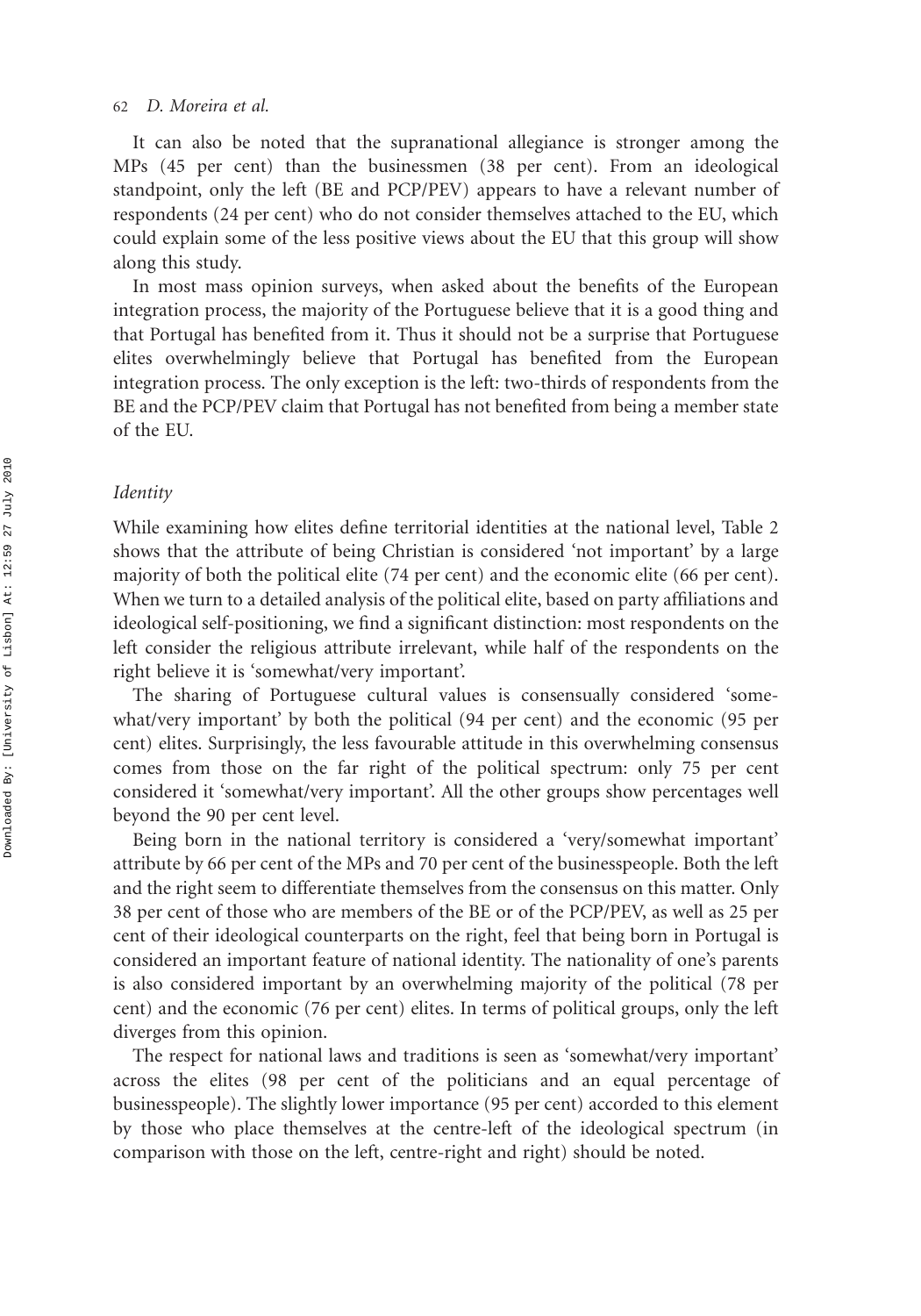|                                 |                   |                 |                   |      |               | Political elite |          |
|---------------------------------|-------------------|-----------------|-------------------|------|---------------|-----------------|----------|
|                                 |                   | Political elite | Economic<br>elite | Left | Centre-left   | Centre-right    | Right    |
| Attachment to your town/village | very attached     |                 |                   |      | 84            |                 | 75       |
|                                 | somewhat attached |                 |                   | 25   | 24            |                 | 25       |
| Attachment to your region       | very attached     | 51              |                   | 38   | $\mathcal{L}$ | 65              | 50       |
|                                 | somewhat attached | 25              |                   | 38   |               | 55              | 25       |
| Attachment to your country      | very attached     | 2               | 90                | 88   | $\infty$      | 96              | $\infty$ |
|                                 | somewhat attached | $\circ$         | $\overline{10}$   | 13   | $\Xi$         | $\circ$         | $\circ$  |
| Attachment to the EU            | very attached     | 45              | 38                | 13   | 45            | 54              | $50\,$   |
|                                 | somewhat attached |                 | 58                | 63   | 55            | 42              | 50       |
|                                 |                   |                 |                   |      |               |                 |          |

Source: IntUne 2007 Elite Survey in Portugal.

Source: IntUne 2007 Elite Survey in Portugal.

Table 1 Attachment to different territorial communities (per cent of respondents) Table 1 Attachment to different territorial communities (per cent of respondents)

South European Society and Politics 63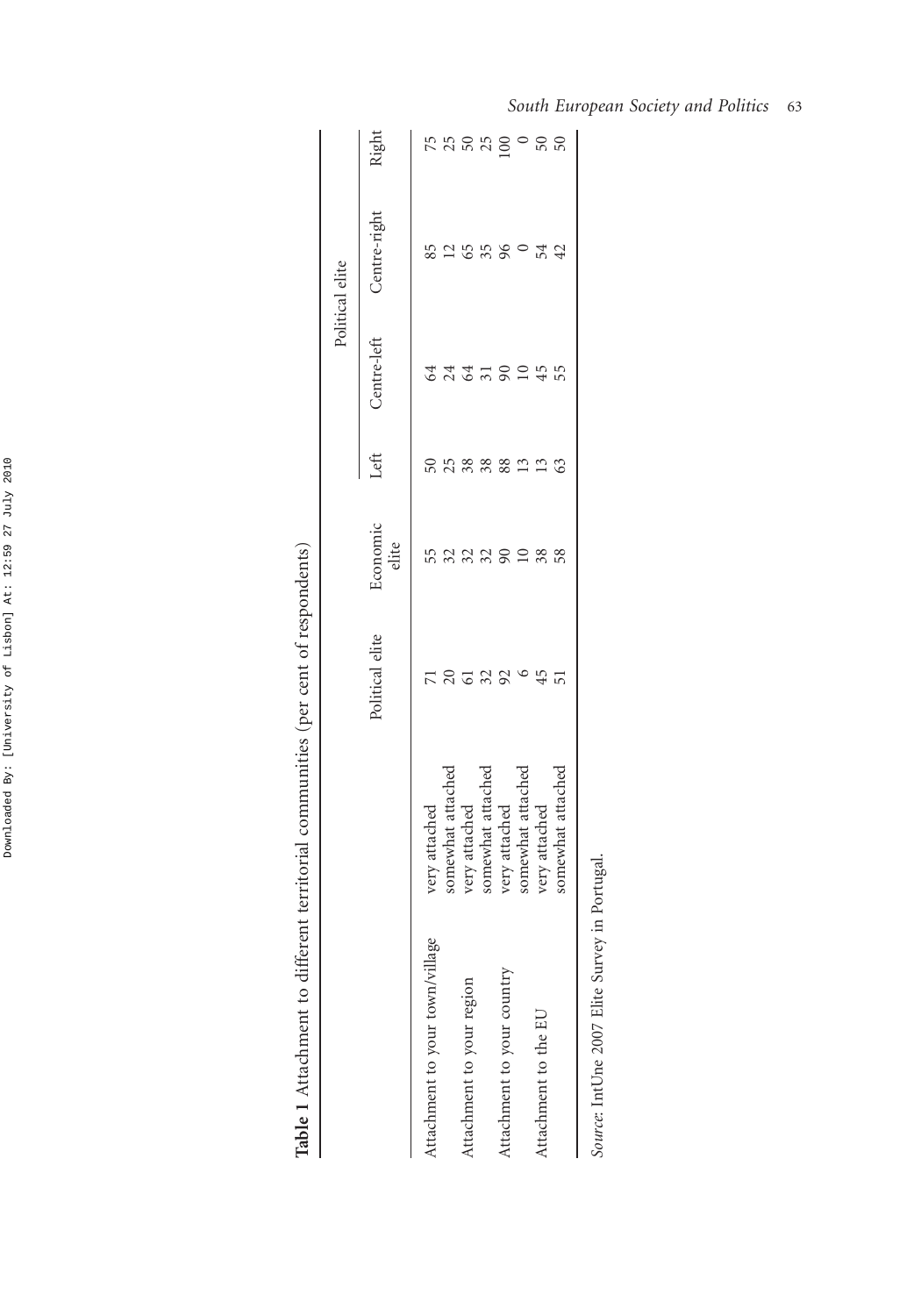|                                             |        |                 |                                                                                                         |                |             | Political elite |                  |
|---------------------------------------------|--------|-----------------|---------------------------------------------------------------------------------------------------------|----------------|-------------|-----------------|------------------|
|                                             |        | Political elite | Economic elite                                                                                          | Left           | Centre-left | Centre-right    | Right            |
| To be a Christian                           | Ξ      | 26              |                                                                                                         |                |             | 50              |                  |
|                                             |        | $\frac{6}{2}$   |                                                                                                         |                |             |                 |                  |
| values<br>To share Portuguese cultural      |        | 54              | 30 <sub>6</sub>                                                                                         | S              | 95          |                 | 50 K K<br>50 K K |
| To share European cultural values           |        |                 |                                                                                                         | 75             | 86          |                 |                  |
| To be born in Portugal                      | 量艺量艺量艺 | 87<br>66        | $\frac{88}{70}$                                                                                         | 38             | 67          | $\frac{5}{8}$   | 25               |
| To be born in Europe                        |        | 64              | $60\,$                                                                                                  | 38             | 62          | 73              |                  |
|                                             |        |                 | 76                                                                                                      |                | 76          | $\mathcal{S}$   |                  |
| To have Portuguese parents                  | 量艺     | 7848            | $\mathcal{F}$                                                                                           |                | 55          | $\mathcal{O}$   |                  |
| To respect Portuguese laws and institutions |        |                 | 98                                                                                                      | $\overline{0}$ | 95          | S               |                  |
| To respect European laws and                | 量艺     | 86              | $\overline{0}$                                                                                          | 62             | 95          |                 | 75               |
| To be a Portuguese citizen                  |        | 93              | 77                                                                                                      | 88             | 95          | 96              |                  |
| Note NI national identity F                 |        |                 | European identity Percentages of those answering very important? and somewhat important? added together |                |             |                 |                  |

# Table 2 Elements of national and Euroean identity (per cent of respondents) Table 2 Elements of national and Euroean identity (per cent of respondents)

together. Note: NI, national identity; EI, European identity. Percentages of those answering 'very important' and 'somewhat important' added together. added somewhat important  $\mathop{\mathrm{and}}$ answering very important š Ë  $\overline{0}$ ercentages *Note:* N1, national identity; E1, European identity. P<br>*Source*: IntUne 2007 Elite Survey in Portugal. Source: IntUne 2007 Elite Survey in Portugal.

### 64 D. Moreira et al.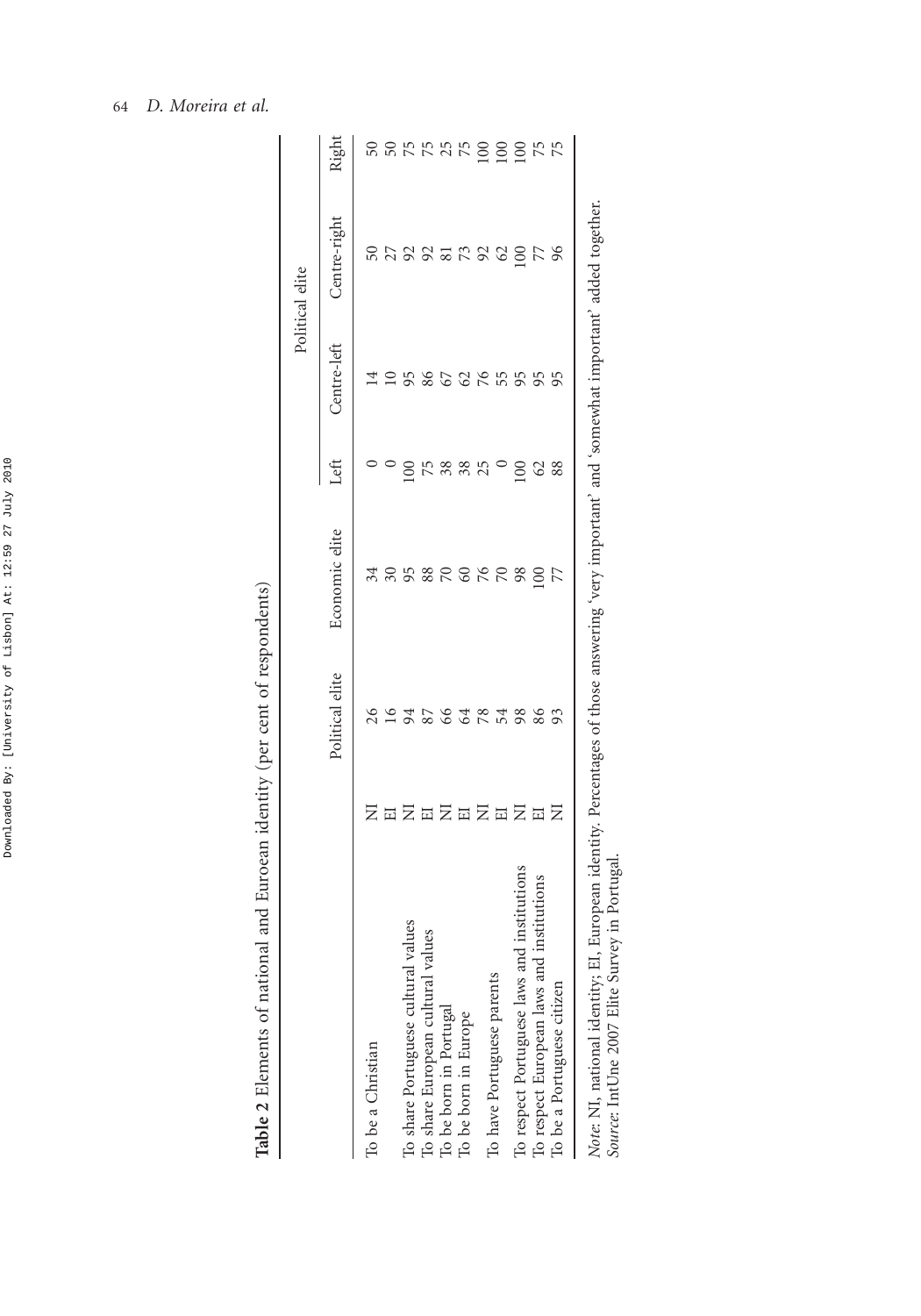We now turn to the elements of identity that are associated with the supranational level of the European integration process (Table 2), in an attempt to determine the meaning that the Portuguese elites attribute to the blurry concept of European identity.

Starting with the religious dimension, we find great similarities with the attributes of national identity. Once again, the fact that someone is Christian has little relevance for both the political (16 per cent) and economic (30 per cent) elites. As regards MPs, this appears to be one of the clearest issues in terms of ideological positioning. The left unanimously agrees that religion is not a relevant attribute in terms of European identity, while 50 per cent of respondents on the right express the opposite opinion.

A more fundamental consensus about European identity appears when we focus on cultural values. The same proportions (87–88 per cent) of both elite groups claim that sharing European cultural values is an important attribute of European identity.

The fact that someone was born in a European country is seen generally by the political and economic elites as an important attribute of his/her European identity. Once again, this is one of the few items where we find a clear ideological division among the politicians. Birthplace is considered a relevant characteristic by only a minority on the left (38 per cent) while the remaining respondents hold the opposite position.

Having European parents is another attribute of European identity that is considered important to the majority of the political (54 per cent) and the economic (70 per cent) elites. However, we must emphasise the high degree to which the economic elite tends to support this claim vis-a`-vis their political counterpart. In terms of political groups, the respondents of the BE and the PCP/PEV clearly reject this attribute as an important one. The centre-left tends to follow the general opinion in this matter. Finally, respect for European institutions and laws is valued as an important attribute of European identity by all elite groups.

Ever since Linton (1936), the terms 'ascribed' and 'achieved' have contrasted inherited attributes—i.e. those not depending on the subject's will—with those that depend upon the subject's actions. Parsons (1951) has demonstrated the importance of these two concepts as characterisations of social roles, and they have remained important sociological analytical tools. It has been pointed out that ascribed and achieved components exist in both national and European identities (Sanders 2008). Religion, birthplace and parenting are associated with the ascribed dimension of identity, whereas culture, respect of law, feelings and language are achieved components.

Using factor analysis for the Portuguese elite sample, we find an ascribed component of European identity, with birthplace and parents' origin as a part of the same factor (Table 3). Likewise, there appears to be an achieved dimension, 'the respect for law and institutions' and the 'feeling of being European' being associated in the same factor. Moreover, we find a high and positive interaction with the religious and cultural attributes. This seems to indicate that the cultural dimension of European identity in Portugal is greatly associated with Christianity. This concurs with the idea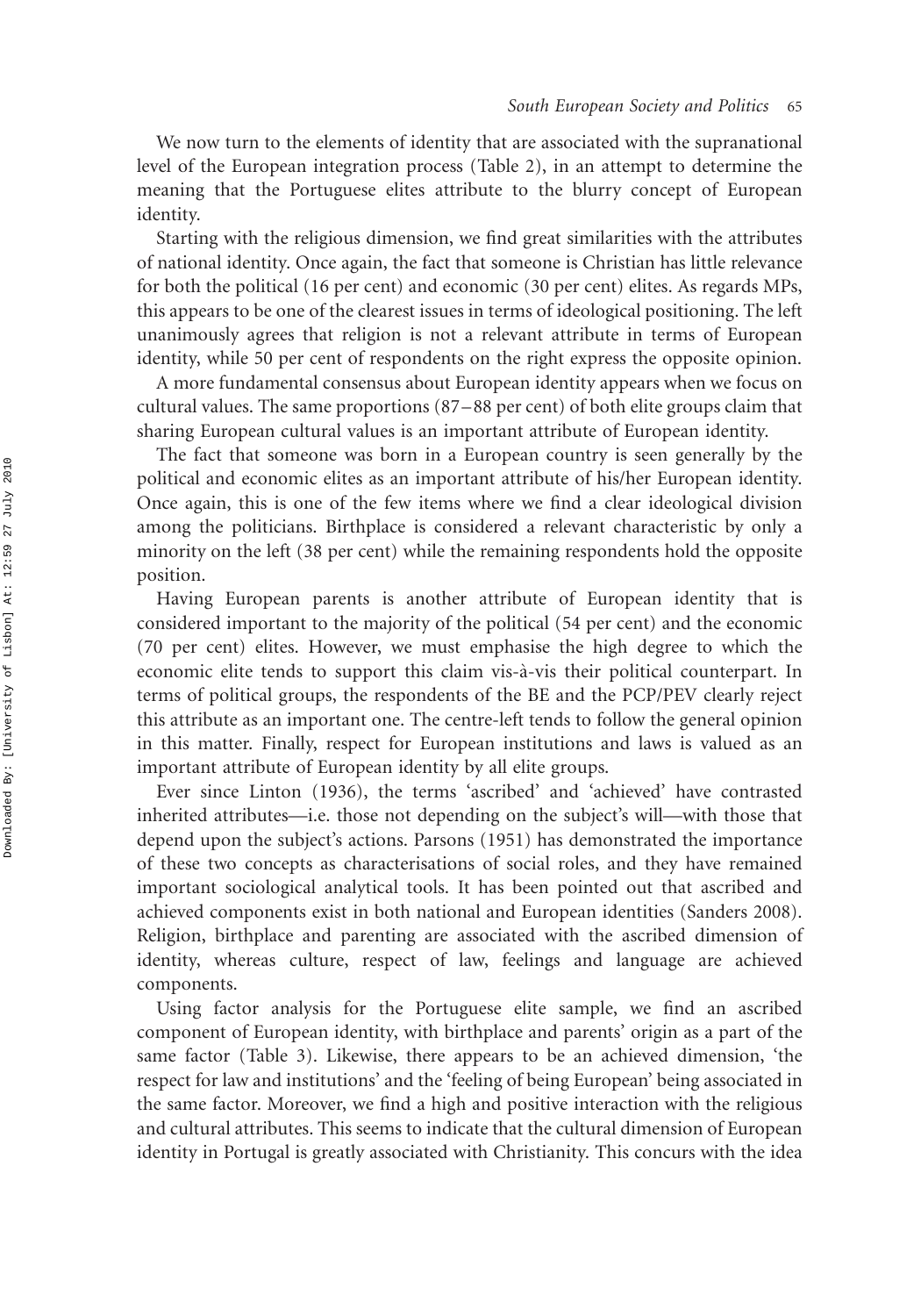### 66 D. Moreira et al.

|                                       |          | Component |                    |
|---------------------------------------|----------|-----------|--------------------|
| Rotated component matrix              | Ascribed | Achieved  | Cultural/religious |
| To be born in Europe                  | 0.857    | $-0.139$  | 0.125              |
| To have European parents              | 0.871    | 0.153     | 0.046              |
| To respect EU laws and institutions   | 0.006    | 0.847     | $-0.119$           |
| To feel European                      | 0.007    | 0.813     | 0.201              |
| To be a Christian                     | 0.128    | $-0.032$  | 0.707              |
| To share European cultural traditions | 0.017    | 0.094     | 0.774              |
| Rotation sums of squared loadings     | 25.169   | 23.846    | 19.523             |

| <b>Table 3</b> Components of European identity: factor analysis |  |
|-----------------------------------------------------------------|--|
|-----------------------------------------------------------------|--|

Note: Extraction method: principal component analysis. Rotation method: Varimax with Kaiser normalisation. Rotation converged in four iterations; variables that loaded on more than one factor were removed.

Source: IntUne 2007 Elite Survey in Portugal.

of Europe as a 'torn country, deeply divided over its cultural identity, unable to answer the question of whether European unity ... should be defined by the common heritage of Christianity and Western civilisation or by its modern secular values' (Casanova 2006, p. 74).

With regard to the components of national identity, birthplace and parents' origin are part of the ascribed component see Table 4. In the Portuguese elites, the feeling of being Portuguese, mastering the Portuguese language and sharing Portuguese cultural traditions—elements that constitute the achieved component on the European scale are also strongly and positively loaded in the same factor. This indicates that, likewise, there exists an achieved component of national identity.

### Table 4 Components of national identity: factor analysis

|                                             |          | Component |             |
|---------------------------------------------|----------|-----------|-------------|
| Rotated component matrix                    | Achieved | Ascribed  | Citizenship |
| To share cultural traditions                | 0.628    | 0.179     | 0.002       |
| To feel Portuguese                          | 0.716    | $-0.121$  | 0.227       |
| To master the Portuguese language           | 0.846    | $-0.095$  | $-0.089$    |
| To be born in Portugal                      | $-0.015$ | 0.820     | 0.070       |
| To have Portuguese parents                  | $-0.041$ | 0.806     | $-0.023$    |
| To be a Christian                           | 0.195    | 0.378     | $-0.458$    |
| To be a Portuguese citizen                  | 0.050    | 0.088     | 0.872       |
| To respect Portuguese laws and institutions | $-0.059$ | $-0.011$  | $-0.324$    |
| Rotation sums of squared loadings           | 20.838   | 19.113    | 14.260      |
|                                             |          |           |             |

Note: Extraction method: principal component analysis. Rotation method: Varimax with Kaiser normalisation. Rotation converged in four iterations. Source: IntUne 2007 Elite Survey in Portugal.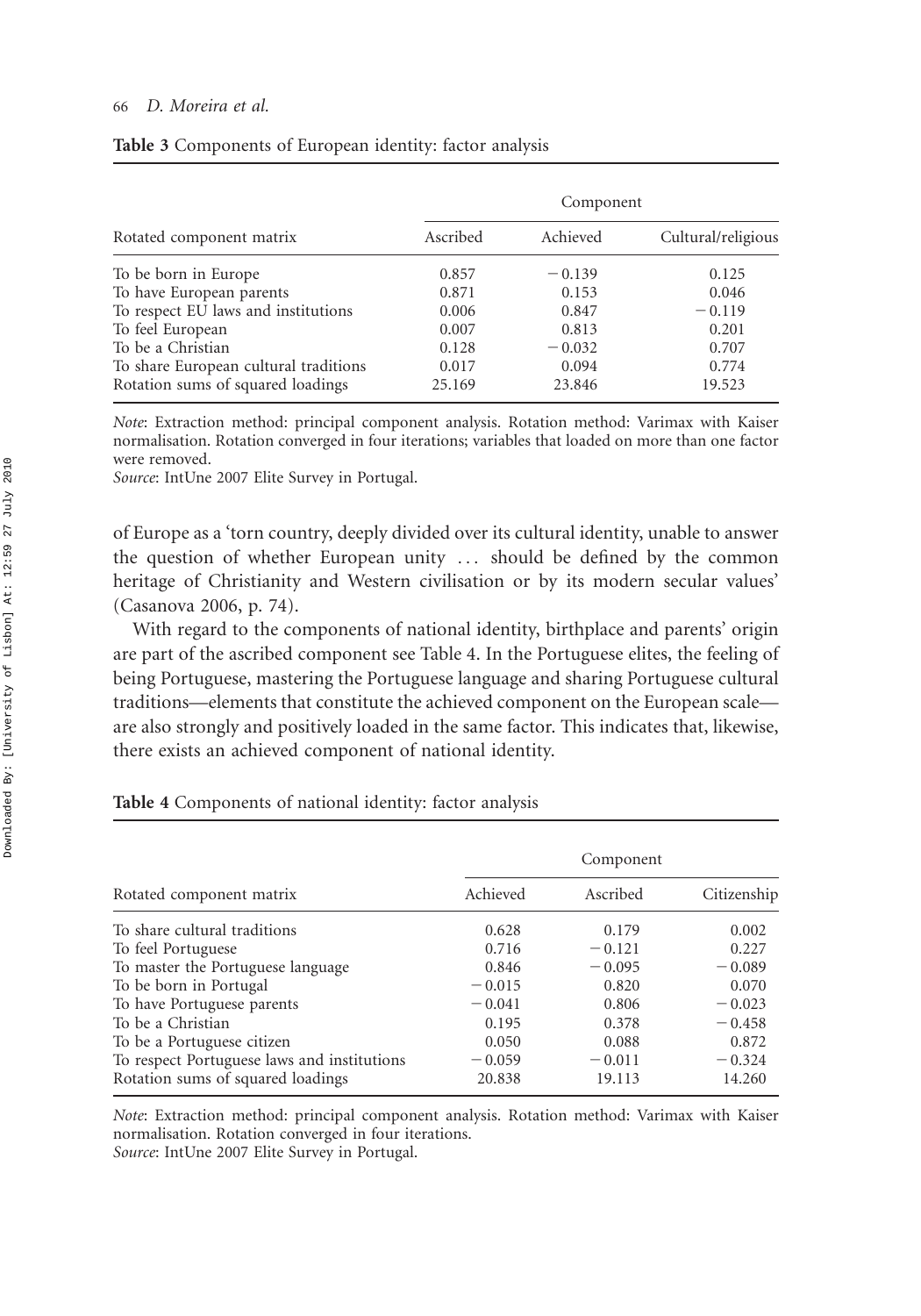### Representation

Having explored the horizontal dimension of citizenship, we may now switch our attention to the vertical one. With regard to the dimension of representation, we will first analyse how trust in European institutions compares with trust in the national ones, then how elites evaluate the representation of national interests in the European sphere, and finally we will examine their views about the main institutions of the EU.

Trust in a country's political institutions (especially government and parliament) is one of the questions most frequently addressed to European audiences, usually attempting to compare it with the trust they have in European institutions. Generally speaking, in Portugal, the national government and parliament have low levels of public trust; on the contrary, the levels of trust in European institutions are considerably higher (European Commission 2008a, p. 13). When we look at the results of the IntUne elite survey, a comparison between trust in the Portuguese and the European institutions is only possible for the economic elite (Table 5). Surprisingly, and in contrast to the mass surveys (e.g. Eurobarometer), the Portuguese economic elite tends to have more trust in the Portuguese political institutions than in the European ones. The institution they trust the most is the Portuguese national government, while the local and regional governments are the institutions they trust the least.

When we compare trust in European institutions among MPs and businesspeople, the former tend to have more trust in the EP and the European Council of Ministers than do their economic counterparts. The reverse is true when the topic becomes the European Commission, which is more trusted by businesspeople than by Portuguese MPs. This could be a by-product of the Commission being seen as a less political institution than the others.

When we turn to the ideological composition of the political elite, we find that the left shows far less confidence in all the European institutions than the other groups. The question of whether Portuguese interests are taken enough into account in the EU is also routinely asked in mass surveys (European Commission 2008a, p. 36), and often the results show a fairly even split in opinion. As for the perspective of the elites, the majority of the businesspeople (60 per cent) believe that Portuguese interests are not influential in European decision-making, while a thin majority (53 per cent) of the MPs have the opposite opinion.

If we consider the party affiliation and ideological profile of the respondents, we find that the members of the BE and PCP/PEV unanimously hold the opinion that Portuguese interests have a limited influence in Brussels, and the same opinion is found amongst the most right-wing respondents. An opposite view is shared by the majority of the respondents of PS (63 per cent) and PSD (62 per cent), the two mainstream parties that have been the pillars of government in Portuguese democracy.

Another topic that was addressed by the IntUne survey on the Portuguese elites concerns their views about the powers of the three primary actors of the EU: the EP, the member states and the Commission. As we can see, the Portuguese political elite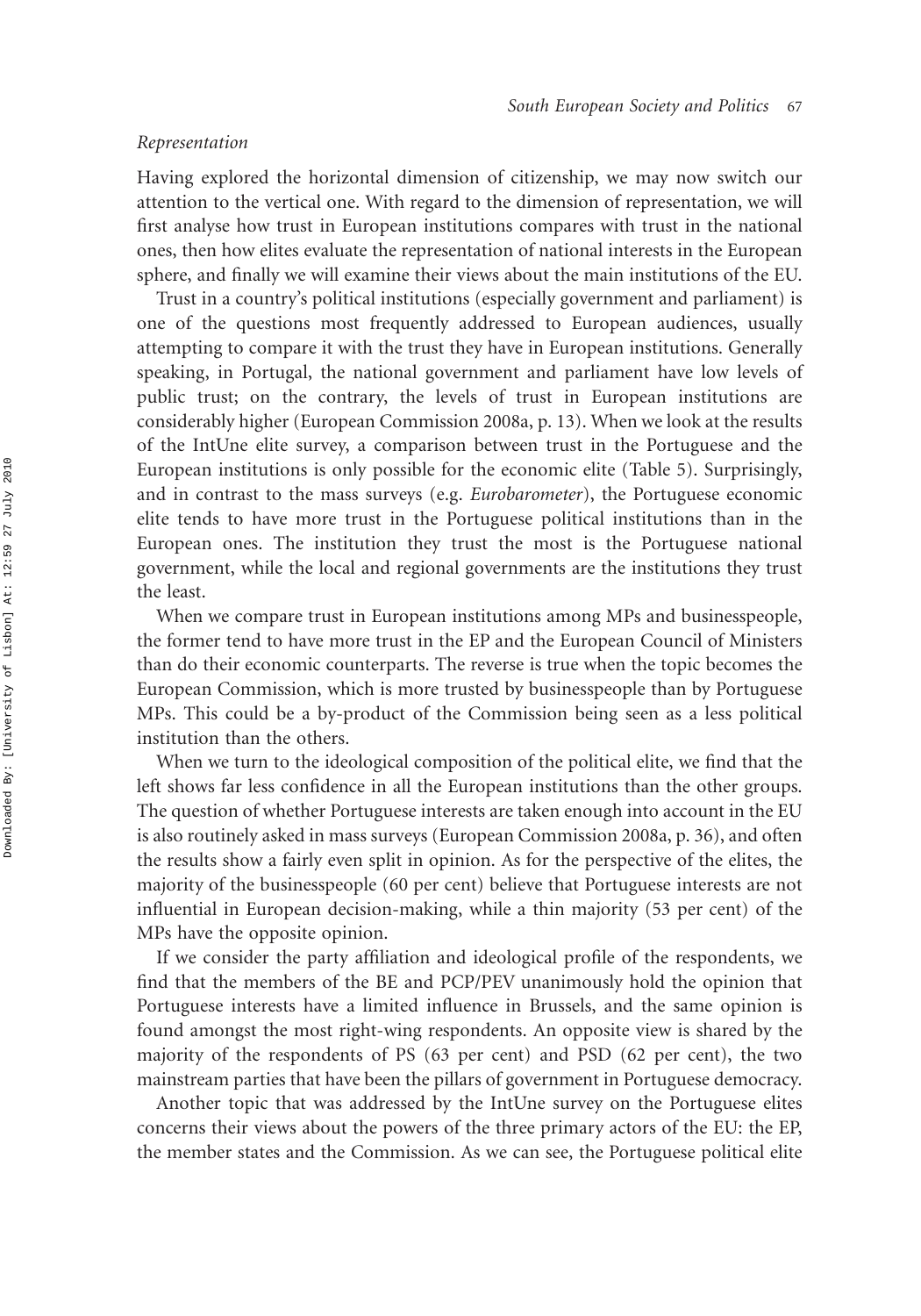| i<br>I<br>ׇ֘֝֬֕               |
|-------------------------------|
| ֺ֖֝֬֓֕֓֬֓֬֓֓<br>I             |
| i<br>ı                        |
| Ĺ<br>ì<br>1<br>،<br>ّ         |
| ί                             |
| י<br>י                        |
| י<br>ו                        |
| ֦<br>$\overline{\phantom{a}}$ |
| 1<br>I                        |
| I                             |

# Table 5 Trust in institutions (mean on a  $0\mathrm{-}10$  scale) Table 5 Trust in institutions (mean on a 0–10 scale)

|                                                                        |          |                                                                    |       |                      | Political elite |                      |
|------------------------------------------------------------------------|----------|--------------------------------------------------------------------|-------|----------------------|-----------------|----------------------|
|                                                                        |          | Political elite Economic elite Left Centre-left Centre-right Right |       |                      |                 |                      |
| How much do you personally trust the Portuguese parliament?            | n.a.     | 5.65                                                               | n.a.  | n.a.                 | n.a.            | n.a.                 |
| trust the EP?<br>How much do you personally                            | 5.92     | 5.21                                                               | 3.75  | 6.40                 | 6.08            | 4.25                 |
| trust the Portuguese government?<br>How much do you personally         | n.a.     | 6.37<br>6.15                                                       | n.a.  |                      |                 |                      |
| trust the European Commission?<br>How much do you personally           | 5.90     |                                                                    | $-50$ | n.a.<br>5.93<br>6.69 | n.a.<br>7.31    | n.a.<br>5.25<br>6.25 |
| trust the European Council of Ministers?<br>How much do you personally | 6.24     | 5.74                                                               | 1.75  |                      | 6.88            |                      |
| trust the regional or local government?<br>How much do you personally  | d.<br>d. | 4.52                                                               | n.a.  | n.a.                 | n.a.            | d.d.                 |
|                                                                        |          |                                                                    |       |                      |                 |                      |

Source: IntUne 2007 Elite Survey in Portugal. Source: IntUne 2007 Elite Survey in Portugal.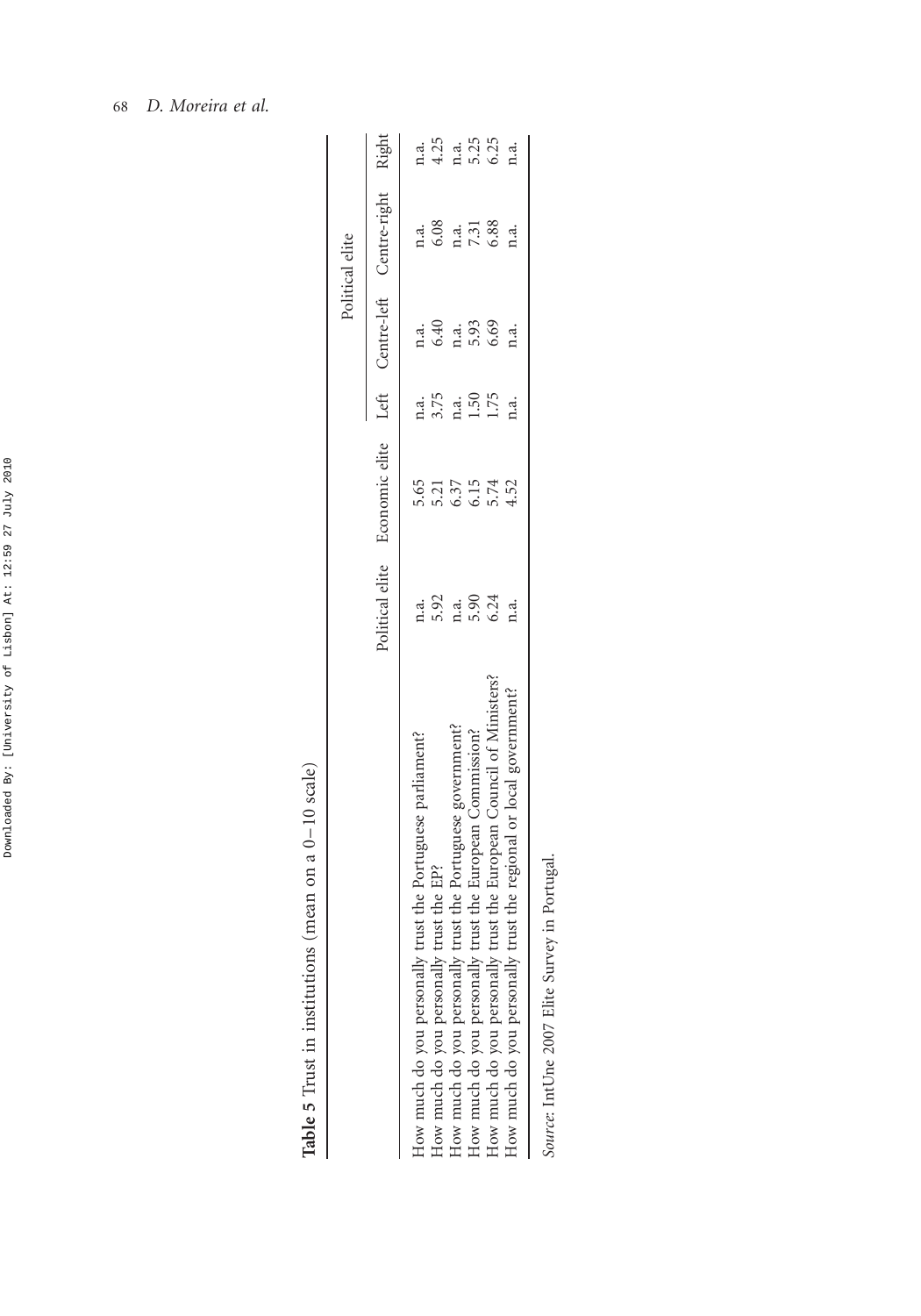tends to fundamentally support the role of the EP and of the member states in the European political process (Table 6). The Commission is seen less positively by the MPs, only 43 per cent believing it should become the true government of the EU. This contrasts with the economic elite: 58 per cent of respondents are in favour of a much stronger role for the Commission in the European process, although they likewise want the member states to remain the central actors (76 per cent) and advocate the strengthening of the EP's powers (64 per cent).

Looking at the ideological composition of the Portuguese political elite, we find that the support for the MEMBER STATES as central actors in Europe is larger within the left and right of the political spectrum than it is in the centre. By contrast, there appears to be much less support in the ideological extremes for the role of the Commission. Regarding the EP, only the right has a more negative view of a possible strengthening of its powers.

### Scope of Governance

Analysing the topic of the future institutional development of the EU in terms of policy areas, and more specifically the question of support for a unified tax system for the EU, the majority of both politicians and businesspeople agree that this should be implemented in the next ten years (Table 7). When we deconstruct the elements of the political elite, we find the strongest support among the respondents of the PS, while the more right-wing elements are against it.

Concerning a common social security system in Europe, the political and the economic elites are overwhelmingly supportive of this scheme, but those who are 'strongly' in favour are in a larger proportion among businesspeople (32 per cent) than MPs (22 per cent). Ideological and party lines are irrelevant in this matter, with the exception of the right. These results are surprising. If there is a policy area that typically separates the left from the right, it is social security, and Portugal is no

|                                                  |                |       |                                                        |          |      | Political elite |                |
|--------------------------------------------------|----------------|-------|--------------------------------------------------------|----------|------|-----------------|----------------|
|                                                  |                | elite | Political Economic Left Centre- Centre- Right<br>elite |          | left | right           |                |
| The member states ought                          | Agree strongly | 46    | 38                                                     | 62       | 43   | 38              | 100            |
| to remain the central actors<br>of the EU        | Agree somewhat | 30    | 38                                                     | 25       | 31   | 35              | $\Omega$       |
| The European Commission                          | Agree strongly | 9     | 10                                                     | $\Omega$ | 14   | $\overline{4}$  | $\overline{0}$ |
| ought to become the true<br>government of the EU | Agree somewhat | 34    | 48                                                     | $\Omega$ | 33   | 46              | 25             |
| The powers of the European                       | Agree strongly | 41    | 28                                                     | 62       | 44   | 35              | $\left($       |
| Parliament ought to be<br>strengthened           | Agree somewhat | 35    | 36                                                     | 12       | 37   | 38              | 50             |

Table 6 Powers of EU institutions (per cent of respondents)

Source: IntUne 2007 Elite Survey in Portugal.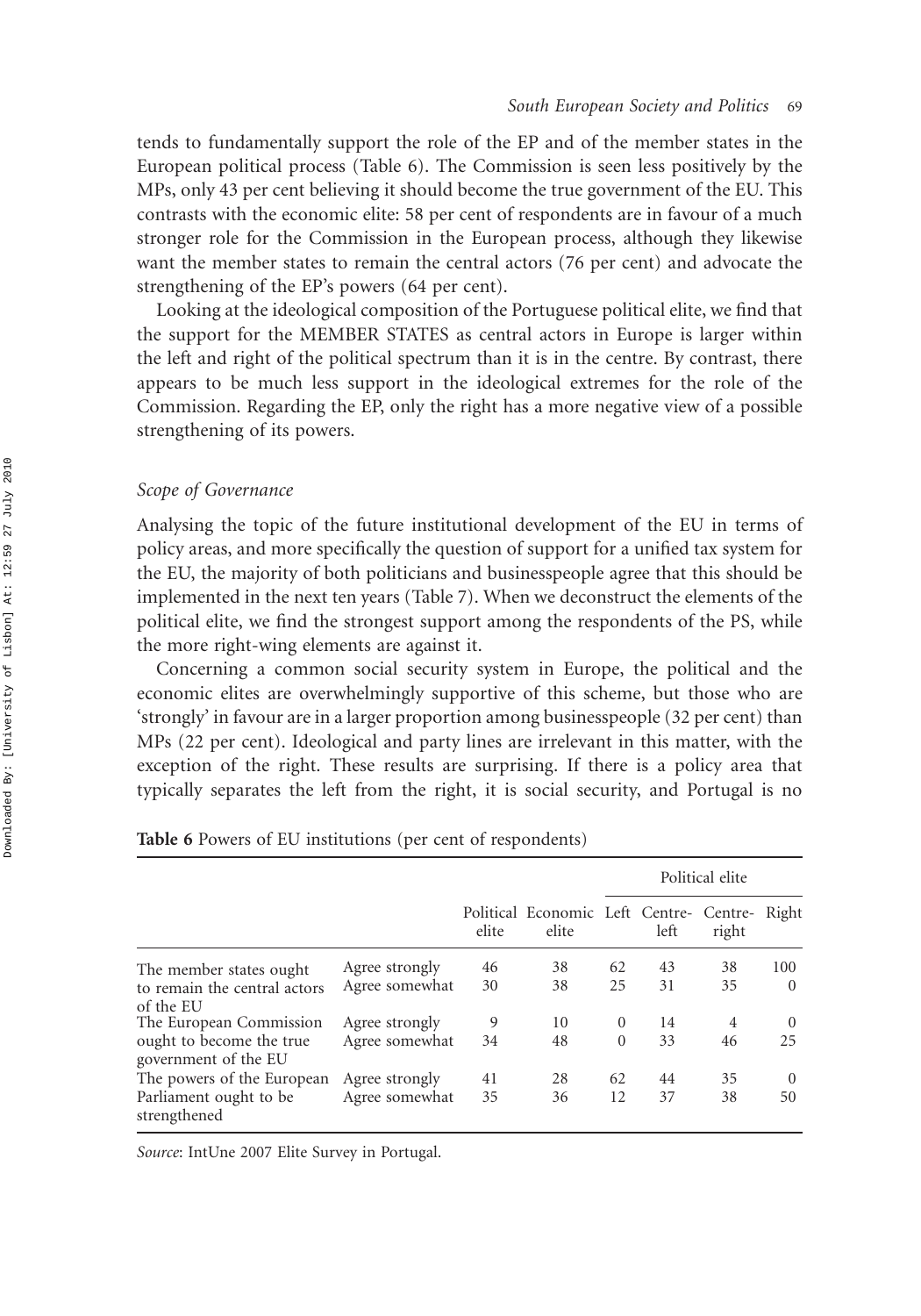| $h a 7$ agreement on future developments of the $F11$ (ner cent of respondents) |
|---------------------------------------------------------------------------------|
|                                                                                 |
| where $\sim$                                                                    |
|                                                                                 |
|                                                                                 |
| ジン・ソコン ココココ                                                                     |
|                                                                                 |
| Í                                                                               |
|                                                                                 |
| $\frac{1}{1}$                                                                   |

 $\mathbf{I}$ 

|                                      | A unified tax system<br>for Europe |          | A common system of<br>social security |          | A single foreign policy |          | More help for regions<br>with difficulties |          |
|--------------------------------------|------------------------------------|----------|---------------------------------------|----------|-------------------------|----------|--------------------------------------------|----------|
|                                      | Somewhat                           | Strongly | Somewhat                              | Strongly | Somewhat                | Strongly | Somewhat                                   | Strongly |
| olitical elite                       |                                    |          |                                       |          |                         |          | 25                                         |          |
| Left                                 |                                    |          |                                       |          |                         |          | Ņ                                          | 88       |
|                                      |                                    |          |                                       | 29       | 38                      |          |                                            | 69       |
|                                      |                                    |          |                                       | S        | $\overline{62}$         |          |                                            | 85       |
| Centre-left<br>Centre-right<br>Right | 25                                 |          |                                       |          |                         |          |                                            | 58       |
| conomic elite                        |                                    | 22       | $^{48}$                               | 32       |                         |          | 42                                         |          |
|                                      |                                    |          |                                       |          |                         |          |                                            |          |

Source: IntUne 2007 Elite Survey in Portugal. Source: IntUne 2007 Elite Survey in Portugal.

### 70 D. Moreira et al.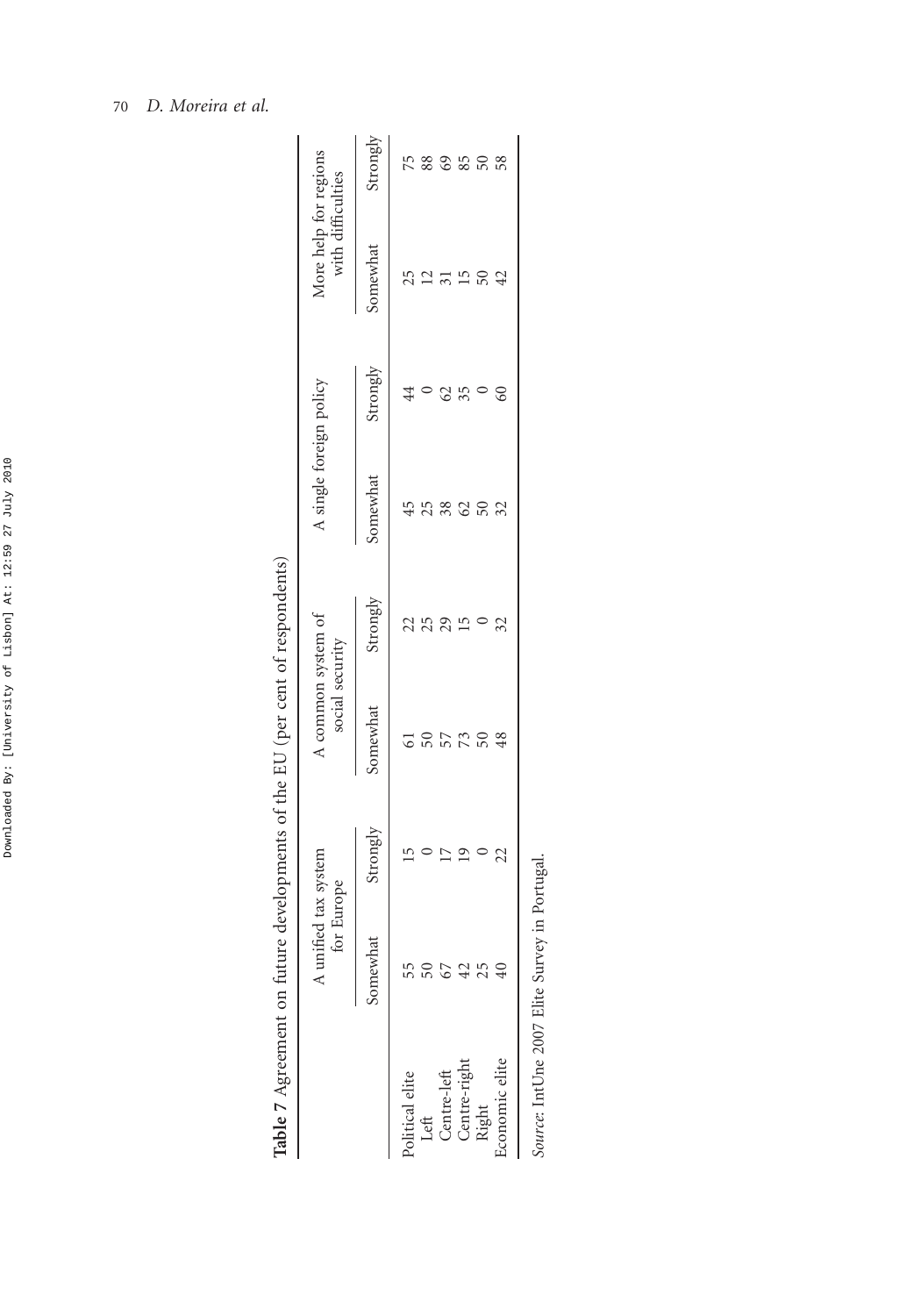exception. Although the IntUne survey does not possess elements that enable us to capture the motivations of such disparate ideological groups on this topic, we can hypothesise that both the left and the right tend to support a common European security system for different reasons. To the left wing of the Portuguese parliament, the transference of an egalitarian welfare system to the European arena may be seen as the only way to prevent the erosion of the domestic welfare state. On the contrary, the MPs to the right may believe that the perceived neo-liberal tendencies of the European integration process may be another nail in the coffin of the public welfare state.

The responses to the question about a single foreign policy for Europe show a contrast between the politicians and the businesspeople. While the latter are much more enthusiastic in their support (60 per cent 'strongly in favour'), the MPs are much more divided in their positive opinion (44 per cent are 'strongly in favour', while 45 per cent are 'somewhat in favour'). It should be noted that the left tends to be strongly opposed to a single European foreign policy, and that on this topic the centre-right is much less enthusiastic than the centre-left (although still somewhat supportive).

The political and economic elites are both in favour of the idea of more help for regions, although MPs are much more supportive (75 per cent are 'strongly in favour') than businesspeople (58 per cent are 'strongly in favour'). Among politicians, although all groups are unanimously supportive, the right appears to be less warm in its support.

Finally, we will try to determine the preferred level of governance (regional, national or European) for a series of policy issues according to the perceptions of the Portuguese elites (Tables 8–9). For all these, the regional level is overwhelmingly considered inappropriate, an attitude that probably stems from the non-existence of regional governments in the Portuguese territory (with the exception of the islands of Madeira and the Azores). In fact, Portugal 'has a long tradition of political and administrative centralisation' (Almeida & Pinto 2003, p. 17), and is today characterised as a 'highly

|                       |                 | National/<br>regional level | European<br>level | Mixed levels<br>including European |
|-----------------------|-----------------|-----------------------------|-------------------|------------------------------------|
| Fighting unemployment | Political elite | 42                          | 38                | 20                                 |
|                       | Economic elite  | 58                          | 35                | 8                                  |
| Immigration policy    | Political elite | 12                          | 68                | 20                                 |
|                       | Economic elite  | 15                          | 75                | 10                                 |
| Environment policy    | Political elite | 6                           | 71                | 22                                 |
|                       | Economic elite  | 18                          | 72                | 10                                 |
| Fight against crime   | Political elite | 31                          | 39                | 30                                 |
|                       | Economic elite  | 35                          | 45                | 20                                 |
| Health care policy    | Political elite | 76                          | 10                | 14                                 |
|                       | Economic elite  | 70                          | 25                | 5                                  |
| Taxation              | Political elite | 41                          | 39                | 20                                 |
|                       | Economic elite  | 48                          | 45                | 8                                  |

Table 8 Preferred levels of governance, by policy sector (per cent of respondents)

Source: IntUne 2007 Elite Survey in Portugal.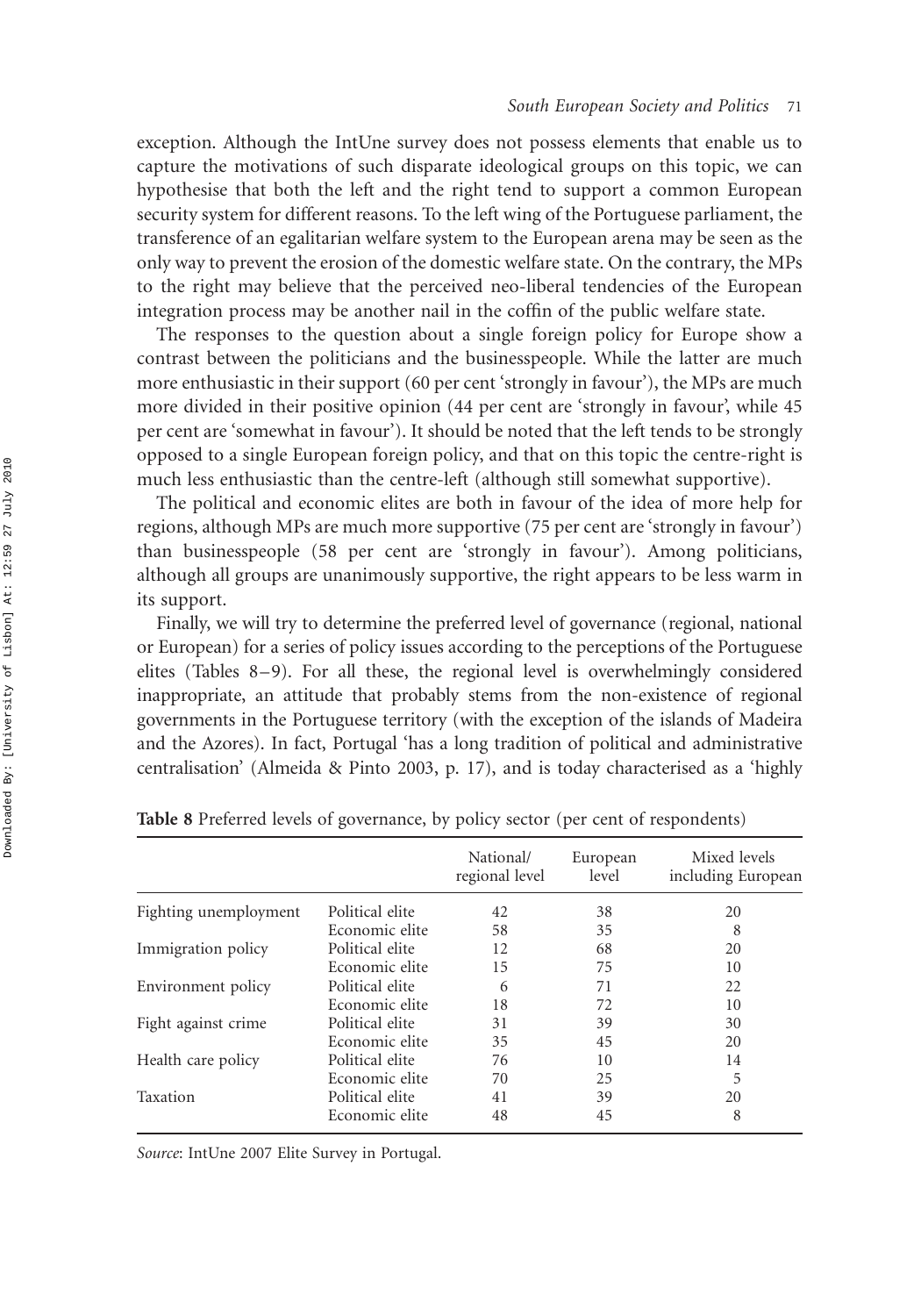### 72 D. Moreira et al.

|                       |              | National/<br>regional level | European<br>level | Mixed levels<br>including European |
|-----------------------|--------------|-----------------------------|-------------------|------------------------------------|
| Fighting unemployment | Left         | 62                          | 25                | 12                                 |
|                       | Centre-left  | 33                          | 38                | 29                                 |
|                       | Centre-right | 46                          | 42                | 12                                 |
|                       | Right        | 75                          | 25                | $\Omega$                           |
| Immigration policy    | Left         | 62                          | 25                | 12                                 |
|                       | Centre-left  | 5                           | 71                | 24                                 |
|                       | Centre-right | 12                          | 73                | 15                                 |
|                       | Right        | $\mathbf{0}$                | 75                | 25                                 |
| Environment policy    | Left         | 12                          | 50                | 38                                 |
|                       | Centre-left  | 5                           | 64                | 31                                 |
|                       | Centre-right | 8                           | 85                | 8                                  |
|                       | Right        | $\mathbf{0}$                | 100               | $\mathbf{0}$                       |
| Fighting crime        | Left         | 62                          | 12                | 25                                 |
|                       | Centre-left  | 21                          | 45                | 33                                 |
|                       | Centre-right | 35                          | 42                | 23                                 |
|                       | Right        | 50                          | $\Omega$          | 50                                 |
| Health care policy    | Left         | 75                          | 12                | 12                                 |
|                       | Centre-left  | 79                          | 10                | 12                                 |
|                       | Centre-right | 77                          | 12                | 12                                 |
|                       | Right        | 50                          | $\Omega$          | 50                                 |
| Taxation              | Left         | 50                          | 38                | 12                                 |
|                       | Centre-left  | 31                          | 45                | 24                                 |
|                       | Centre-right | 50                          | 31                | 19                                 |
|                       | Right        | 75                          | 25                | $\mathbf{0}$                       |

Table 9 Preferred levels of governance, by policy sector and ideological groups (per cent of respondents)

Source: IntUne 2007 Elite Survey in Portugal.

unitarian democracy' (Diamandouros & Gunther 2001, p. 20). Thus, we will aggregate the regional level with the national one. A second aggregate category includes all answers in which a combination of levels, inclusive of the European level, was suggested by respondents as the most appropriate way to deal with a given policy issue.

Starting with the political elite as a whole, there seems to be a divided opinion over which is the best level of government to handle unemployment: 42 per cent of respondents consider the national/regional level the best to deal with this issue, and 38 per cent prefer the European level. The economic elite is less divided, a majority (58 per cent) preferring the national/regional level. When we look at specific groups, it is once again between the more radicals (left and right) and the moderates (centreleft and centre-right) that the greatest differences emerge: 62 per cent of the left respondents and 75 per cent of the right consider the national level as the most adequate to fight unemployment, while only 33 per cent of the centre-left and 46 per cent of the centre-right feel that unemployment must be resolved at the domestic level.

Immigration policy is largely seen as a European issue. The discordant position is taken by the left, which is the only political group to advocate by a majority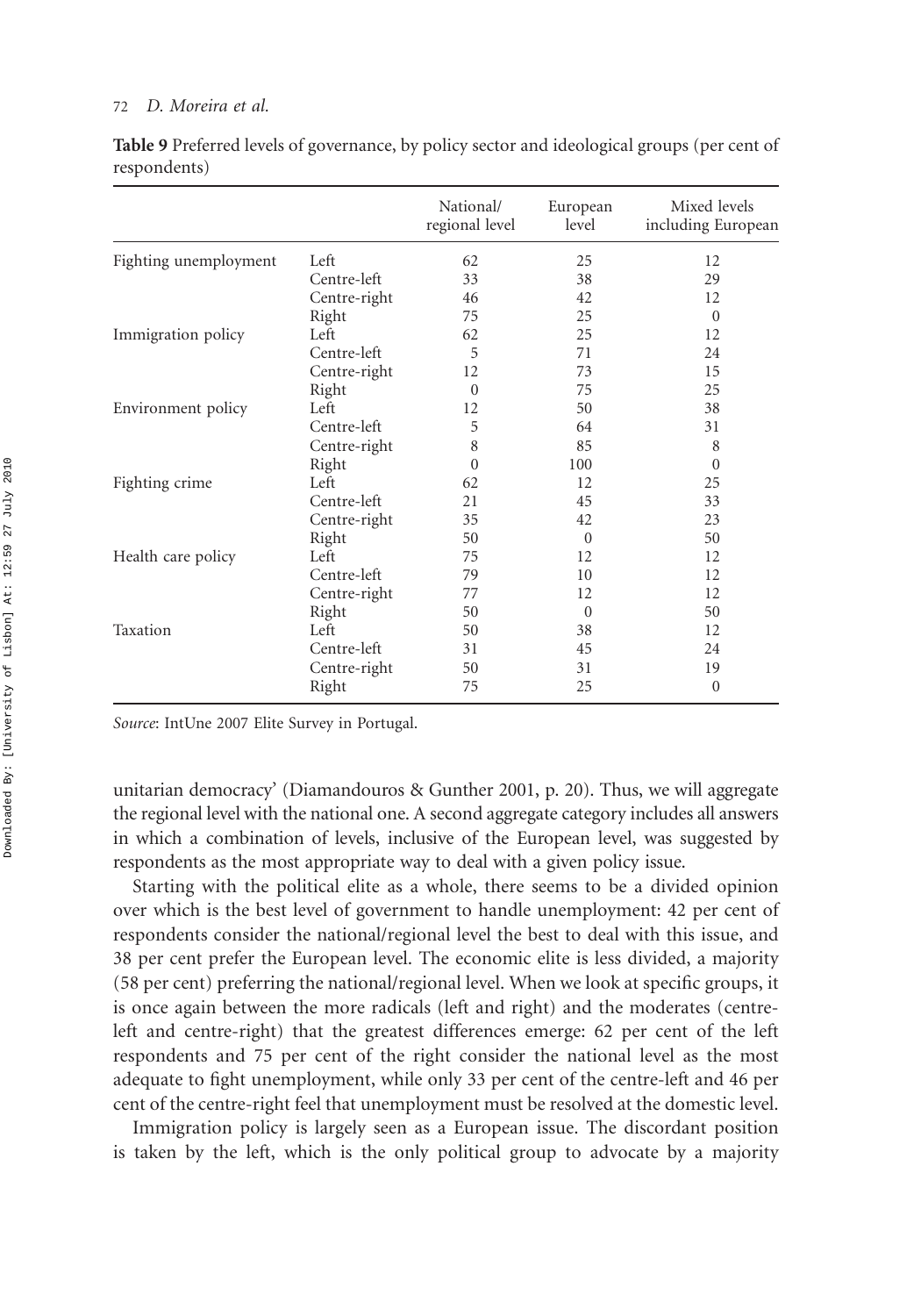(62 per cent) that immigration policy should be predominantly dealt with at the national level.

The fight against crime is an issue that divides MPs and businesspeople, although the majority of both groups consider the European level of governance the best to handle this issue. Among politicians, there is an extensive gap between the radicals on one hand and the moderates on the other. To 62 per cent of the left, the national level is the best one; by contrast, 45 per cent of respondents in the centre-left and 42 per cent in the centre-right believe that the European level is the most appropriate.

Environment policy is a consensual issue, since both the political and the economic elites overwhelmingly agree that the European level is the most adequate. A reversed consensus occurs with health care: all groups defend the national level as the most adequate, which seems to be somewhat incongruent with the broad support for a European system of social security. Taxation is a more divisive issue, half of the respondents of both the political and the economic elites preferring the national level of governance, and the other half the European level.

It has been shown (Lengyel et al. 2008) that elite respondents perceive two different groups of issues as related to two different levels of policymaking. Unemployment, healthcare and taxation are deemed by European elites to be mainly domestic/national issues. In turn, environment, immigration and crime are seen as transnational/supranational issues. At the European level, these dimensions were confirmed by factor analysis. However, if we consider exclusively the Portuguese elite sample, factor analysis does not enable us to infer this dichotomy. This means that for the Portuguese case each topic must be analysed individually.

### Conclusion

European citizenship has been defined as a 'compound citizenship' (Cotta 2008), comprising an indirect citizenship, as a consequence of the already existing national citizenship, and a direct citizenship, which is the consequence of European institutions and policies. And, as in the analysis of national citizenship, we can find two distinct linkages between citizens and the polity: a horizontal dimension, that relates to membership in the European polity, and a vertical dimension, that connects the citizens with the political institutions (Cotta & Isernia 2009).

There are some elements that characterise the horizontal dimension of European citizenship within the Portuguese political elite. As has been argued (Cotta 2008), it is expected that an indirect model of citizenship will result in a weaker level of attachment to the EU than to the national polity. The Portuguese respondents confirm this expectation—45 per cent of the MPs are 'very attached' to the EU, while 92 per cent are strongly attached to their country (see Table 1). This may imply an instrumental allegiance to Europe, since the Portuguese elites overwhelmingly believe that the country has benefited from European integration.

The elements of national and European identity, as they are perceived by the Portuguese elites, show, however, considerable divergence from the generic European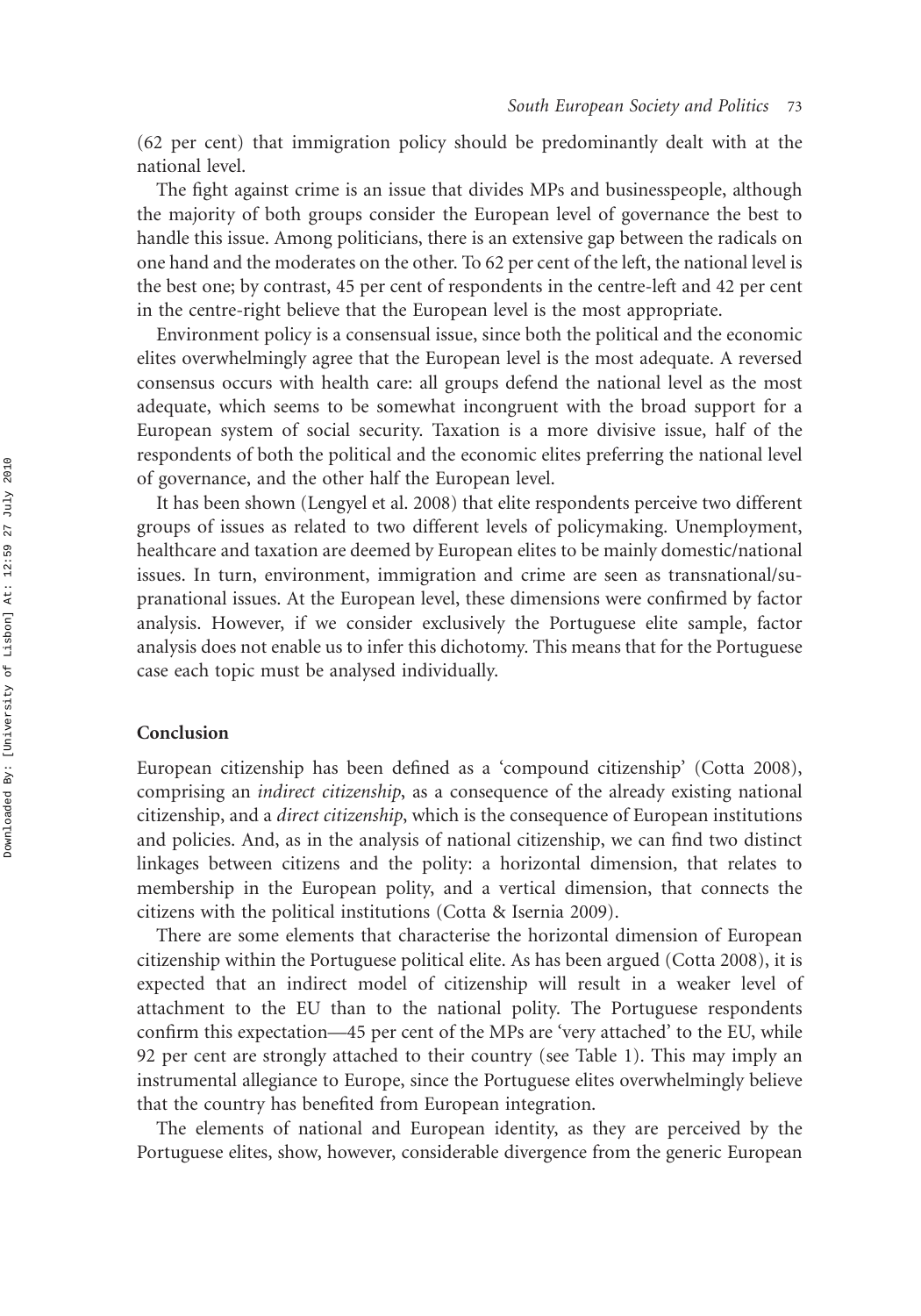perception. As argued by Sanders (2008), there exists a mix of ascribed and achieved components in both the European and national identities. In the Portuguese case, beyond the above-mentioned components, European identity is seen as possessing an additional cultural/religious component: those who consider European culture an element of European identity do so because of the religious connotation they attribute to that very European culture.

Despite the secularisation of Europe being an 'undeniable social fact', the decline of regular participation in traditional religious ceremonies seems to be counterbalanced by a relatively high level of private religious beliefs (Casanova 2006, p. 65). This leads some authors to claim that in Europe, at the individual level, secular and Christian cultural identities are not easily separated, or even acknowledged as contradictory concepts (Hervieu-Léger 2000; Casanova 2006). In Portugal, at the elite level, the conception of Christianity is a driving element of European culture. This combines with the secular element of Portuguese national identity, giving further evidence to the paradox that 'secular Europe's boundaries are becoming more sharply defined in religious terms' (Beckford 1994, p. 167, as quoted in Byrnes 2006, p. 284).

As for the vertical dimension of European citizenship (the relationship between the members of the polity and its political authorities), it has been argued that there are elements of a direct linkage (via the EP) and of an indirect linkage (via the European Council of Ministers), while the Commission is at the crossroads (Cotta 2008). Like their European counterparts, the majority of Portuguese respondents defend the strengthening of the powers of Parliament as well as the role of member states as central actors in the process of Europeanisation. In most EU countries, support for the Commission is, however, much weaker among MPs than among businesspeople. This has been interpreted as a resistance of the national political elites to abdicating their role in the guidance of the European process. Actually, the EP is much more connected to the national polity (via elections that have a markedly national character) than the Commission (Cotta 2008).

This weaker support for the Commission on the part of the MPs also corresponds to a lower level of trust. They trust the Council of Ministers and the EP more than they trust the Commission. Economic elites have the opposite view: they trust the Commission more than the other EU institutions. Yet, both elite groups trust Portuguese political institutions more than their European counterparts. This contradicts a dominant trend in public opinion surveys (European Commission 2008a, p. 36). Traditionally, the Portuguese trust the European institutions in general more than they do national institutions. The fact that elite attitudes are so different from the rest of the population on this topic is intriguing, and may be justified by the greater influence of both economic and political elites in their national institutions. However, when asked if national interests are taken into consideration in Brussels, the majority of the political elite believes that they are, while the bulk of the businesspeople believe they are not. Here, the opinion of the latter converges with that of ordinary Portuguese citizens (European Commission 2008b, p. 28). These differences of opinion could indicate that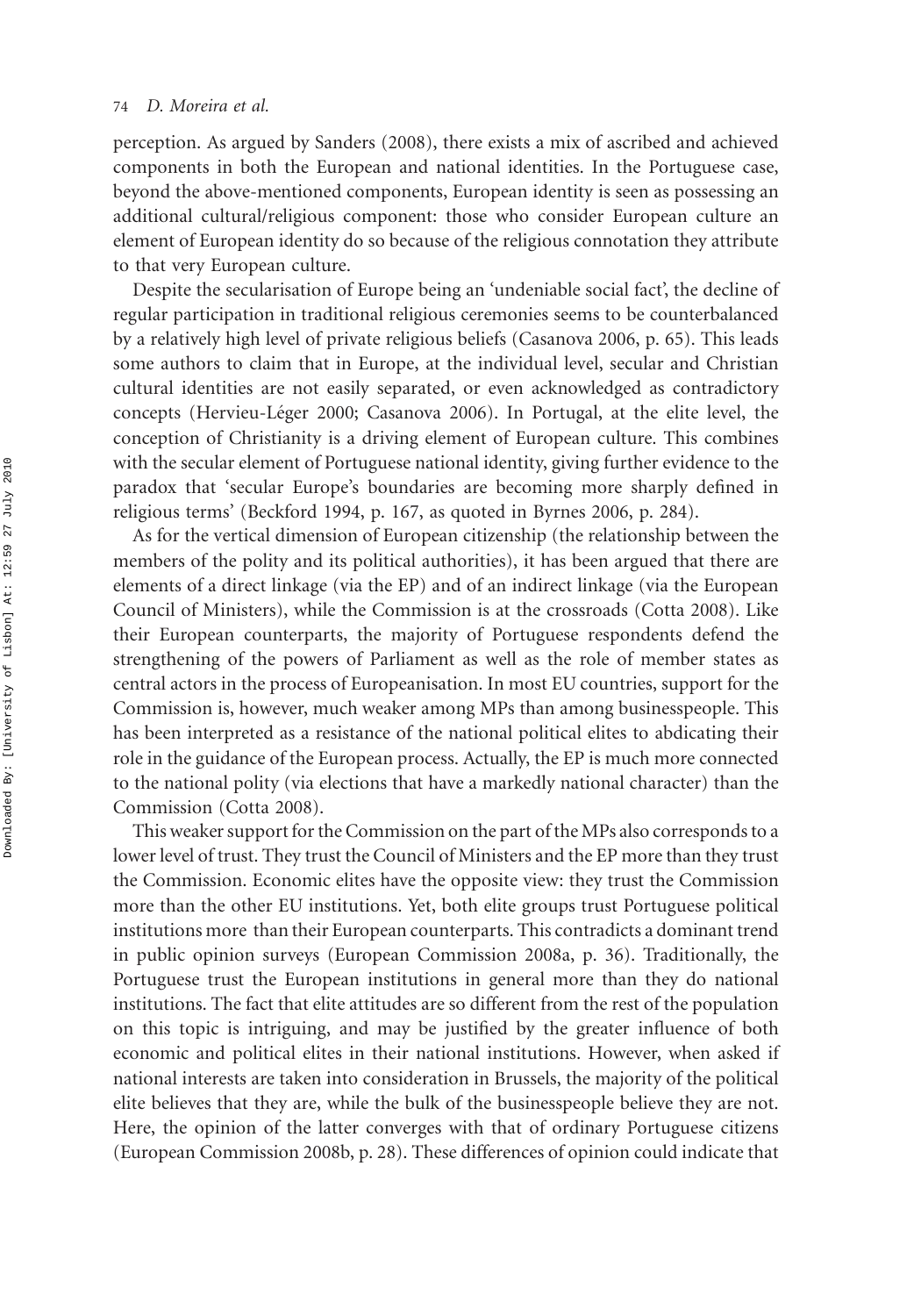businesspeople do not feel that they have much influence in Brussels, unlike the MPs, who would tend to present their own actions in the best light possible.

Regarding the scope of governance, it has been argued that the results of the survey in most member states show the existence of two types of topics correlated with different preferred policymaking levels (Lengyel et al. 2008). Unemployment, healthcare and taxation are deemed by European elites to be mainly domestic/national issues. In turn, environment, immigration and crime are seen as transnational/ supranational issues. Although it is not negligible, this dichotomy does not appear to be so relevant in the Portuguese case.

To conclude, despite some differences between the Portuguese and the European results regarding the IntUne elite survey, we find that the concept of a 'compound citizenship' (Cotta 2008) may be applied to perceptions of the Portuguese elites regarding the EU. Although further study is necessary to refine some of its dimensions, the combination of an indirect European citizenship with a direct one appears to exist in Portugal. And, as has been argued for the EU countries as a whole, this European 'compound citizenship' is not in conflict with national citizenship. On the contrary, it possesses elements for strengthening their linkage.

### Acknowledgements

This research was funded by a grant from the IntUne project (Integrated and United: A Quest for Citizenship in an Ever Closer Europe) financed by the Sixth Framework Programme of the EU, Priority 7, Citizens and Governance in a Knowledge Based Society (CIT3-CT-2005-513421). The authors acknowledge the assistance of Manuela Galhardo in revising the English version, and the criticisms of two anonymous referees.

### Notes

- [1] As regards the deputies, the group of frontbenchers interviewed comprises all six leaders of the party parliamentary groups, most chairs (ten out of 12) of the standing committees and 25 former government members. The businesspeople—top leaders of the largest enterprises and banks were selected from a list of the 'Top 500' corporations, ranked according to revenue, published by the magazine *Exame* in 2006. Most of the interviews (106 out of 120) were face to face.
- [2] A small organisation founded in 1982 and orbiting around the Communist Party.
- [3] In the legislative election of 2005 the combined vote for the two major parties slightly declined (from 78 to 73.8 per cent), a reversal that was clearly confirmed in 2009 (65.7 per cent). In 2009, the sum of the parliamentary seats gained by PS and PSD also declined sharply, reaching its lowest level (77.4 per cent) since 1987.

### References

Alípio, E. (2006) Salazar e a Europa. História da adesão à EFTA, 1956-1960, Livros Horizonte, Lisbon.

Almeida, P. Tavares de & Pinto, A. Costa (2003) 'Portuguese ministers, 1851–1999: social background and paths to power', in Who Governs Southern Europe, eds P. Tavares de Almeida, A. Costa-Pinto & N. Bermeo, Routledge, London, pp. 5–40.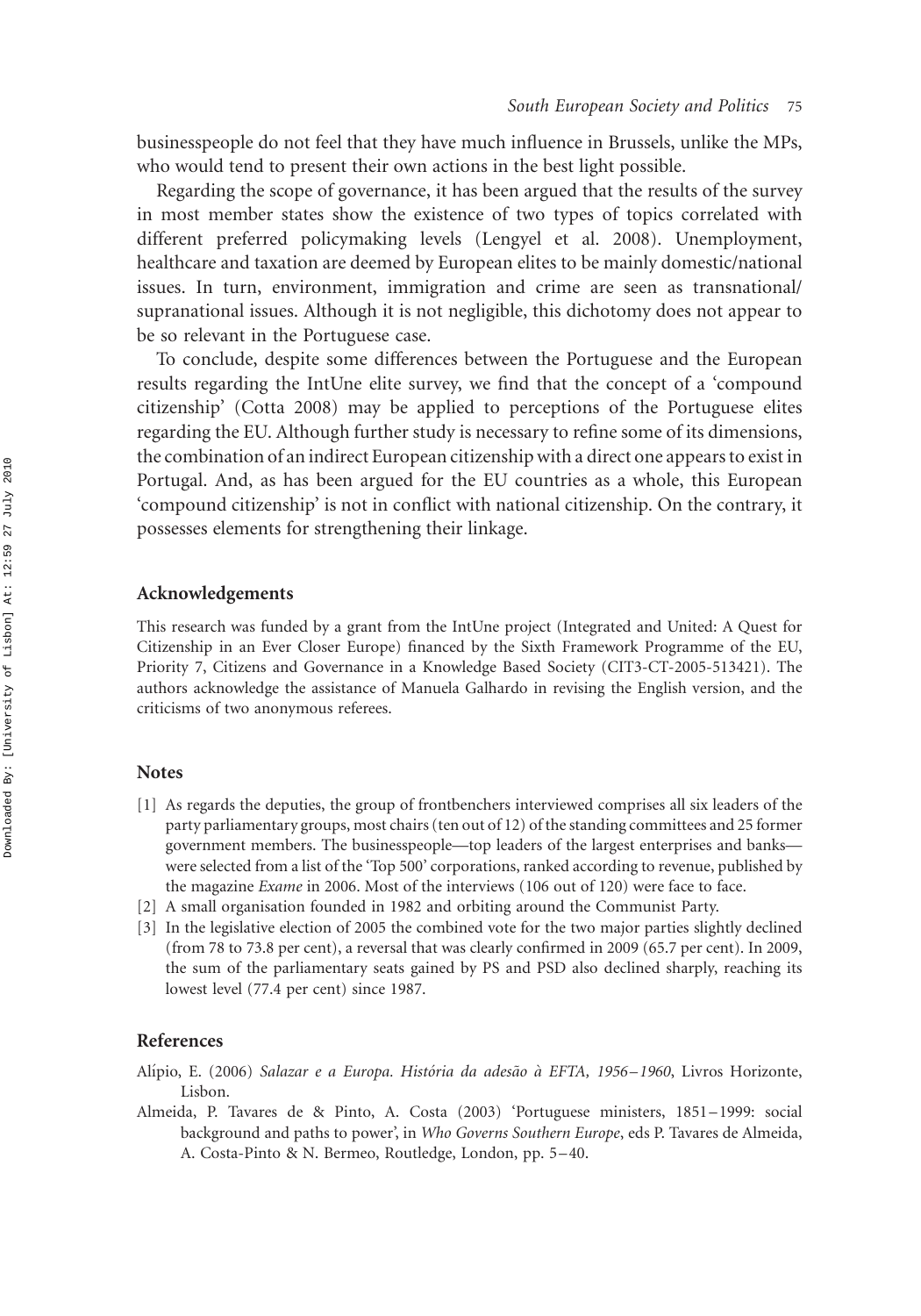- Almeida, P. Tavares de & Freire, A. (2005) 'Two overwhelming victories of the Portuguese left: the 2004 European election and the 2005 legislative election', South European Society & Politics, vol. 10, no. 3, pp. 451–464.
- Álvarez-Miranda, B. (1996) Sur de Europa y la adhesión a la Comunidad: los debates políticos, CIS and Siglo XXI de España, Madrid.
- Bacalhau, M. (1994) Atitudes, opiniões e comportamentos políticos dos portugueses, 1973–1993, Fundação Luso Americana para o Desenvolvimento, Lisbon.
- Barreto, A. (2003) 'Social change in Portugal: 1960–2000', in Contemporary Portugal. Politics, Society and Culture, ed. A. Costa-Pinto, SSM/Columbia University Press, New York, pp. 159–182.
- Barroso, J. M. (1983) Le système politique portugais face à l'integration européenne: partis politiques et opinion publique, Associacão Portuguesa para o Estudo das Relacões Internacionais, Lisbon.
- Beckford, J. (1994) 'Final reflections', in Religion in Contemporary Europe, eds J. Fulton & P. Gee, Edwin Mellen Press, Lewiston, pp. 160–168.
- Bermeo, N. (1988) 'Regime change and its impact on foreign policy: the Portuguese case', *Journal of* Modern Greek Studies, vol. 6, no. 1, pp. 12–26.
- Byrnes, T. A. (2006) 'Transnational religion and Europeanization', in Religion in an Expanding Europe, eds T. A. Byrnes & P. J. Katzenstein, Cambridge University Press, Cambridge, UK, pp. 283–305.
- Casanova, J. (2006) 'Religion, European secular identities, and European integration', in Religion in an Expanding Europe, eds T. A. Byrnes & P. J. Katzenstein, Cambridge University Press, Cambridge, UK, pp. 65–92.
- Cotta, M. (2008) 'A "compound" model of citizenship? European citizenship in the eyes of national elites', paper presented at the Lisbon IntUne General Assembly, 27–30 November.
- Cotta, M. & Isernia, P. (2009) 'Citizenship in the European polity: questions and explorations', in Institutional Challenges in Post-Constitutional Europe. Governing Change, eds C. Moury & L. de Sousa, Routledge, London, pp. 71–94.
- Cruz, M. Braga da (1993) 'National identity in transition', in The New Portugal: Democracy and Europe, ed. R. Herr, Institute of International and Asia Studies, Berkeley, pp. 151–162.
- Diamandouros, P. N. & Gunther, R. (eds) (2001) Parties, Politics and Democracy in the New Southern Europe, Johns Hopkins University Press, Baltimore.
- European Commission (2008a) Eurobarometer no. 69. National Report on Portugal, available at http:// ec.europa.eu/public\_opinion/archives/eb/eb69/eb69\_pt\_nat.pdf.
- European Commission (2008b) Eurobarometer no. 70. National Report on Portugal, available at http://ec.europa.eu/public\_opinion/archives/eb/eb70/eb70\_pt\_exec.pdf.
- Hervieu-Léger, D. (2000) Religion as a Change of Memory, Transaction Books, New Brunswick.

Leitão, N. A. (2007) Estado Novo, democracia e Europa, Imprensa de Ciências Sociais, Lisbon.

- Lengyel, G., Real-Dato, J. & Göncz, B. (2008) 'Intra- and inter-elite consensus and dissensus on European policy making and policy priorities', paper presented at the Lisbon IntUne General Assembly, 27–30 November.
- Linton, R. (1936) The Study of Man, D. Appleton-Century, New York.
- Lucena, M. de & Gaspar, C. (1991) 'Metamorfoses corporativas? Associações de interesses económicos e institucionalização da democracia em Portugal (I)', Análise Social, vol. 26, no. 114, pp. 847–903.
- Parsons, T. (1951) The Social System, Free Press, Glencoe.
- Pinto, A. Costa & Teixeira, N. (2003) 'From Africa to Europe: Portugal and European integration', in Southern Europe and the Making of the European Union, eds A. Costa Pinto & N. Teixeira, SSM/Columbia University Press, New York, pp. 3–40.